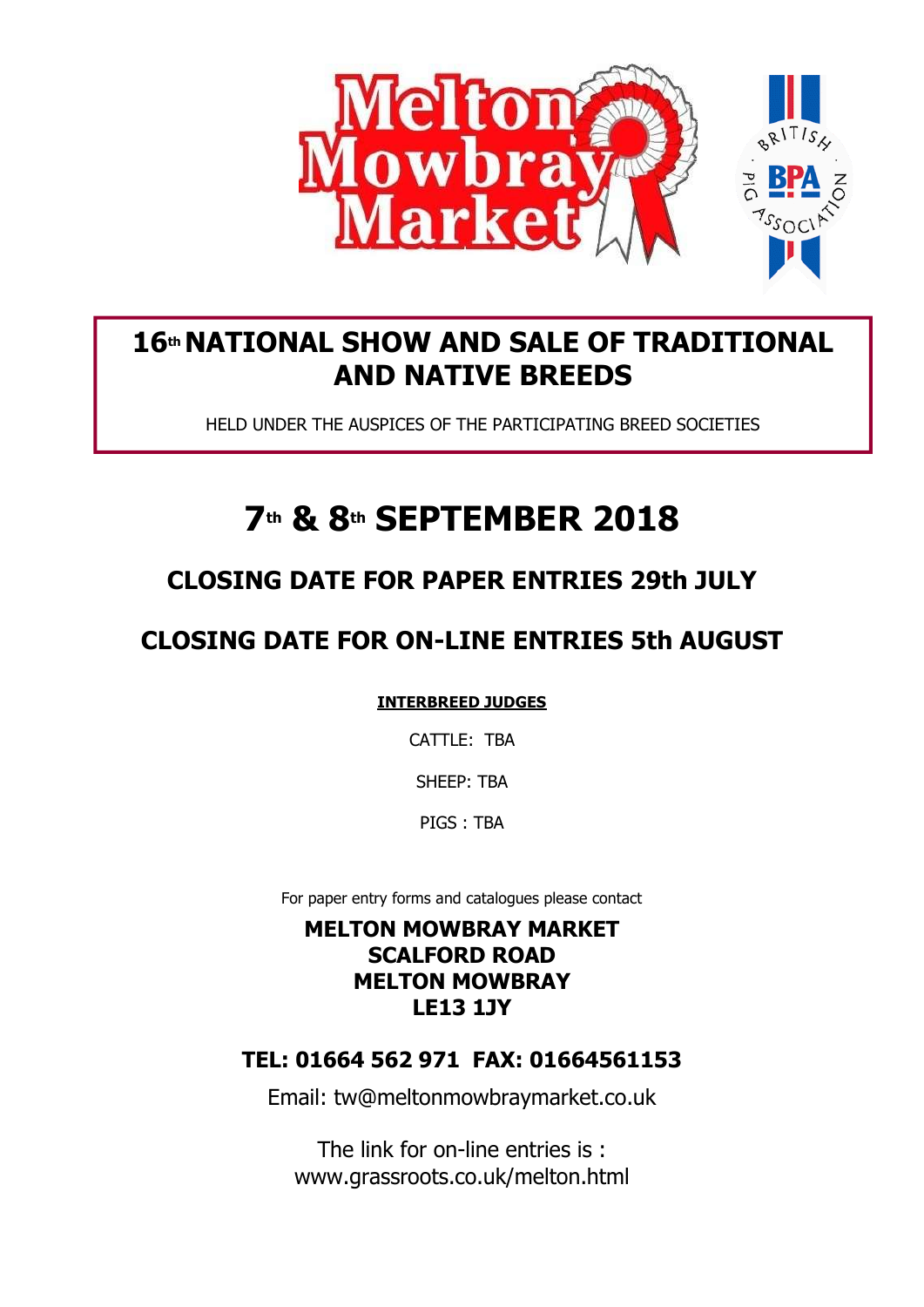# **Sale organisers and venue**

Melton Mowbray Market Auctioneers, Melton Mowbray Market, Scalford Road, Melton Mowbray, Leicestershire, LE13 1JY Telephone: 01664 562971. E-mail: tw@meltonmowbraymarket.co.uk Website: www.meltonmowbraymarket.co.uk

The sale will be held under the National Conditions of Sale

# **Breed Society Event**

This is an official sale for all the participating breeds which are responsible for any inspections, weighing, NSP bolus reading, card grading and showing for their breed. Each Society will provide their own stewards, inspectors, judges, cards, rosettes and trophies where applicable. See breed sections for contact addresses and details.

# **Participating Breeds**

Entries will only be accepted from members of participating breed societies and for animals registered or eligible for registration in their flock / herd books.

# **Disclaimer**

The participating Breed Societies, their representatives, judges, inspectors & stewards, Melton Mowbray Market and the elected Steering committee are acting in good faith on behalf of participating vendors, and accept no responsibility or liability for any death, accident or injury to people, animals or property at the event. Vendors and purchasers are responsible for their animals at all times.

| <b>Timetable - Show and Sale Weekend</b> |                                                                                                                                                                                                                                                                                                                              |  |
|------------------------------------------|------------------------------------------------------------------------------------------------------------------------------------------------------------------------------------------------------------------------------------------------------------------------------------------------------------------------------|--|
| Friday                                   | - 7am-10am Livestock begin to arrive<br>- 11am Inspections completed for show stock<br>- 12 noon Begin show for those breeds holding show classes<br>- 4pm Cattle interbreed Championships<br>- 4:30pm Sheep interbreed Championships<br>- 5pm-10pm livestock arriving<br>- 8pm Buffet & Disco (tickets £14 from the market) |  |
| Saturday                                 | - 6am-9:30am Livestock (and poultry) arrive<br>- 10am All inspections completed<br>- 10:30am Begin sale of female sheep (off boards)<br>- 11am Begin sale of cattle through ring<br>- 11am Begin sale of pigs<br>- 12 noon Begin sale of rams through pedigree rings<br>- 8pm Site must be cleared of livestock              |  |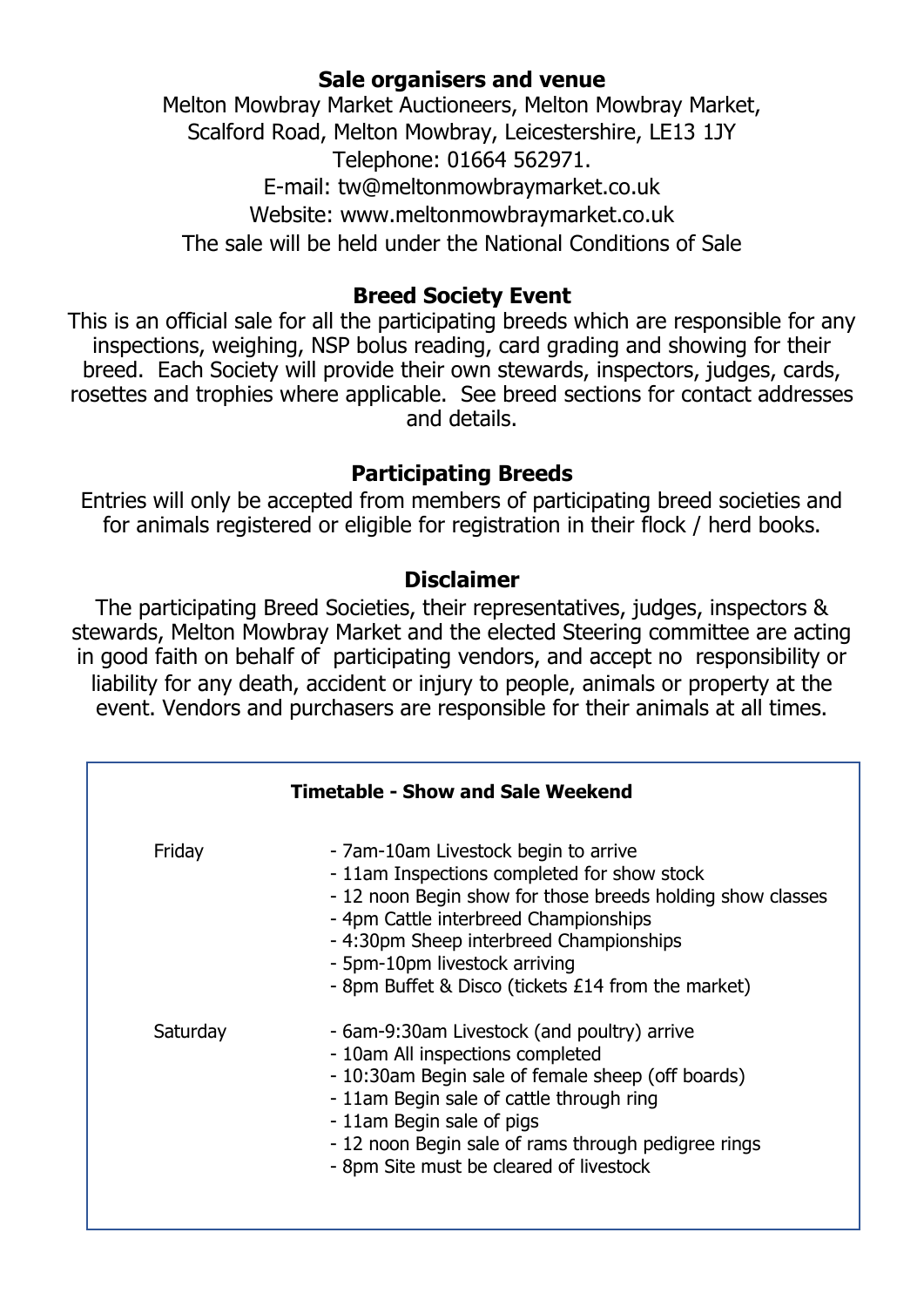# **Closing date for entries**

Postal entries: 29th July 2018 On-line entries: 5th August 2018

#### **Schedules & Catalogues**

Available from Melton Mowbray Market Auctioneers, Melton Mowbray Market, Scalford Road, Melton Mowbray, Leicestershire, LE13 1JY. Telephone 01664 562971. Website: www.meltonmowbraymarket.co.uk. E-mail: tw@meltonmowbraymarket.co.uk and from the Grassroots website- www.grassroots.co.uk/melton.html or the British Pig Association website - www.britishpigs.org

### **Entry Fees**

Cattle: Paper entry—£24 (incl VAT), On-line entry—£21.60 (incl VAT) Sheep & Goats: Paper entry—£8.40 (incl VAT), On-line entry—£7.20 (incl VAT) British Lop Pigs: £15 includes penning fee (direct to society) BPA Pigs: Paper entry—£15.00 (incl VAT), On-line entry—£12.50 (incl VAT) Show only pigs will be charged a penning fee of £3

The acceptance of all entries remains at the discretion of the auctioneers and limits may have to be imposed if numbers exceed available space. Calves sold at foot do not attract additional fees. Cheques made payable to Melton Mowbray Market

#### **Commission**

All lots will be sold in Guineas. Commission will be 5% charged to the vendor. There will be a minimum commission of £2 per lot for sheep & Goats, £2.50 for pigs and £5 for cattle. The **levy for unsold lots** of £2 for sheep & Goats and £2.50 for pigs will be retained by the Auctioneers for all unsold lots and refunded by the auctioneers for all sold lots. The **levy for unsold lots with reserves** in the cattle will be 1/2 commission, to be collected when the passports are returned.

#### **Society transfer fees and levies**

Societies transfer fees and sale levies may be deducted at the market. Please see the relevant breed section in the schedule / catalogue.

#### **Refunds**

Entries withdrawn prior to the closing date on the 5th August will be refunded in full. There will be no refunds given for animals withdrawn after the closing date.

#### **Cancellation**

Should the event be cancelled due to circumstances outside the control of the auctioneers, only the unsold lot levy will be refunded.

#### **Poultry**

For details of the rare breed poultry show and sale on  $8<sup>th</sup>$  September 2018 please contact the poultry office on 01664 564 552 or 07957 914 322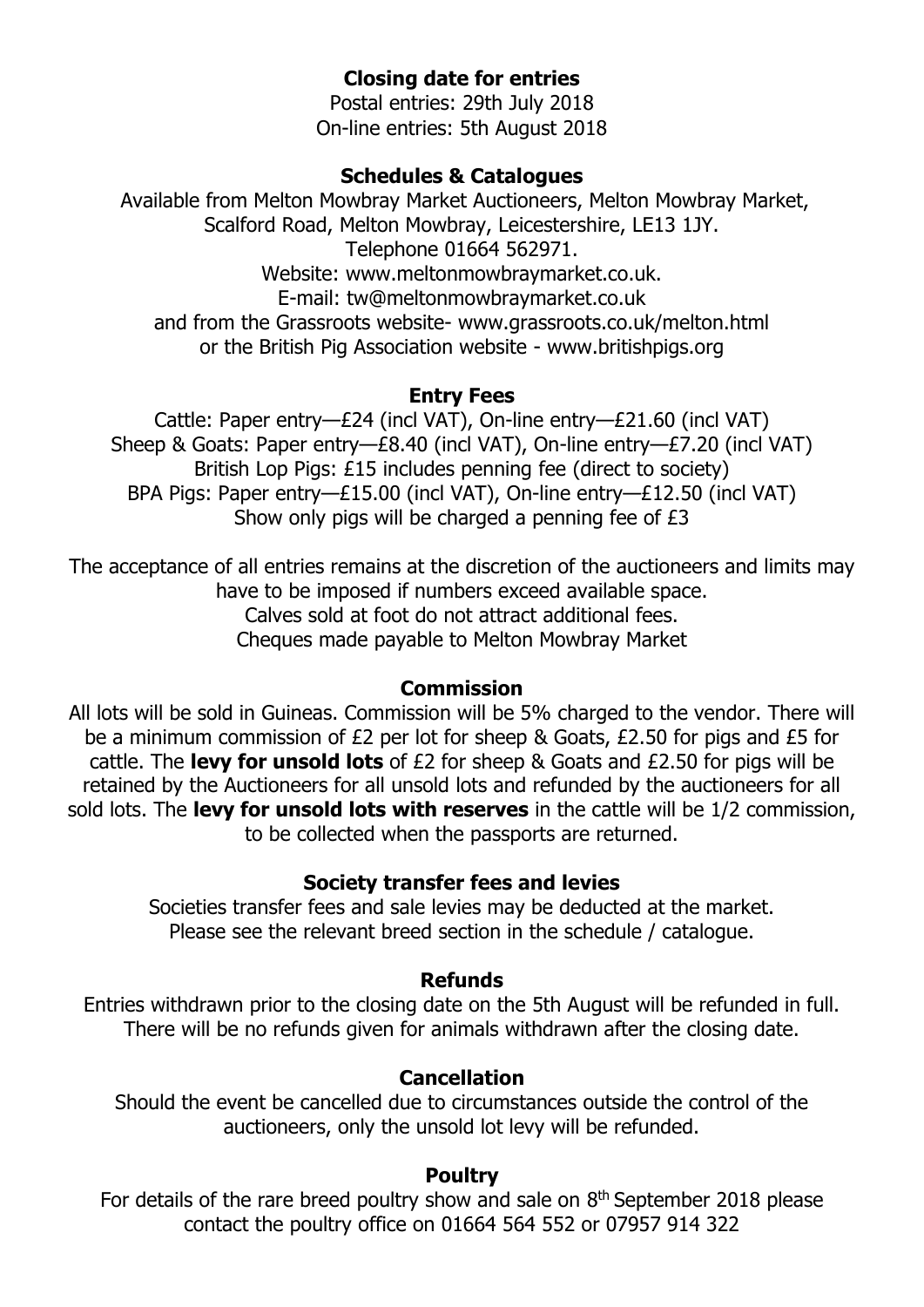# **General Conditions**

#### **Statutory regulations:**

The event will be carried out in full compliance with DEFRA and other statutory regulations in place at the time.

#### **All Livestock:**

All entries must be tagged in accordance with current DEFRA regulations. Tag numbers must correspond with numbers on passports, pedigree certificates and in the catalogue.

**Retags –** must be reported to Grassroots and the Market

**Substitutes - not permitted.** Any that do occur by special arrangement MUST be reported to the auctioneers and to Grassroots so that the correct animals are transferred and recorded in the market movement records.

All livestock must be transported in vehicles or trailers which comply with the law. There will be washing out facilities at the market (The cost of which will be included in the commission charges) All livestock must travel with the correct passports and licences. If in doubt please contact an Animal Health Officer at your local DEFRA offices.

### **Animals in transit, not entered into the event will be strictly prohibited**

**Swapping in the car park** – **this is ILLEGAL**, and could get the market into trouble and you into serious trouble. Anyone caught will not be permitted to participate in future events. This has to be taken very seriously.

A limited amount of straw will be provided. Vendors must supply their own hay, additional straw and buckets.

It is the responsibility of the vendor to ensure their animals are presented for sale at the correct time. Animals will be sold strictly in catalogue order with the exception of breed champions in some breeds. (Please see individual breed information for details)

#### **Responsibility:**

All animals must be penned or stalled in the space allocated. Vendors are solely responsible for and in charge of their stock at all times whilst on the premises.

#### **Reserve Prices:**

Any reserve prices must be submitted to the auctioneers in writing prior to the sale of any lot.

#### **Animal Health:**

Vendors will be expected to ensure that their animals are in good health and, to the best of their knowledge free from infectious or contagious disease. The entry form includes a declaration to this effect, which must be signed.

Veterinary surgeons will be on call, in the event of their being required.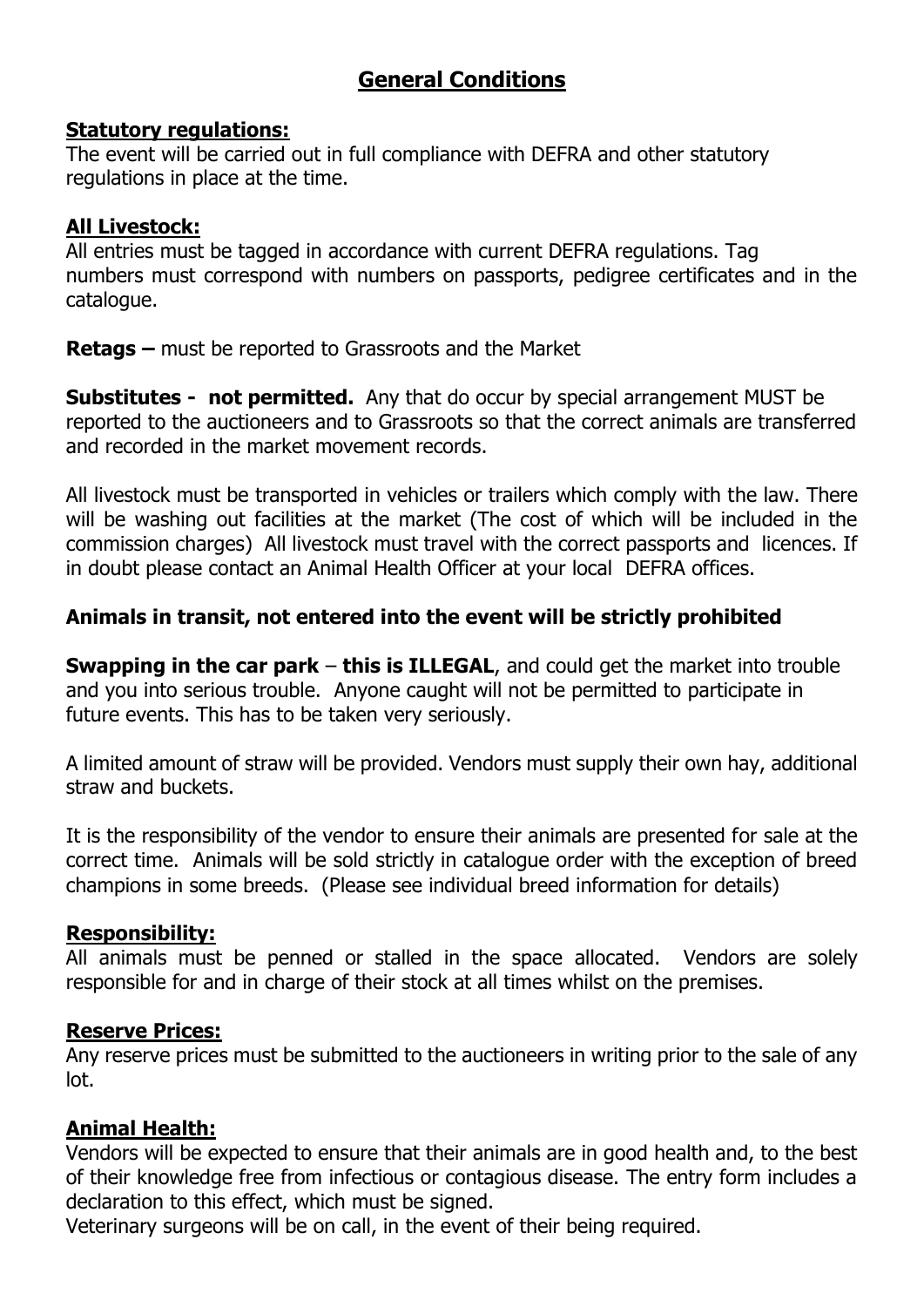Entry to the sale carries a warranty of soundness from the vendor. In the case of sheep in respect of mouth, udder, testicles and that female sheep over 2 years have bred a lamb.

### **Society Inspections:**

Some Breed Societies will carry out breed inspections and/or card grading. Please see your breed section or contact your Breed Society for details.

Rejected sheep may still be sold but must be clearly marked before the sale and declared at the time of the sale.

### **Cattle:**

Cattle from 1 and 2yr TB parishes over 6 weeks old must be tested before entering the market. Cattle from 3 & 4yr parishes must be tested if the animal is to be sent to Scotland or Wales.

Females, then males in age order.

Any animal whose ear tag does not match that printed in the catalogue will be rejected from the event.

Cattle: Substitute lots may be accepted on a like for like basis - accompanied by a relevant veterinary certificate.

All entries must be accompanied by a pedigree certificate and where appropriate a copy of the AI/service certificate.

No calves under 7 months of age will be accepted as separate lots. All lots must have been weaned at least 2 weeks prior to the event and in the case of milking cows, must have been properly dried off.

All bulls over 10 months must be rung. No person under 16 years of age may have charge of a bull at any time.

No cross bred cattle or steers will be accepted.

#### **All cattle in the halter section must be halter trained and be able to be led into the ring.**

There will be an un-haltered sections for all breeds.

White coats must be worn for showing cattle

#### **Sheep:**

Ewes then ewe lambs, rams then ram lambs. Vendor order will be selected at random by ballot

Rams will be sold individually through the ring.

Females will be sold in their pens 'off the boards' and may be offered in groups or as individuals. Vendors are encouraged to consider selling females in pairs or small matched groups.

The acceptance of all entries remains at the discretion of the auctioneers.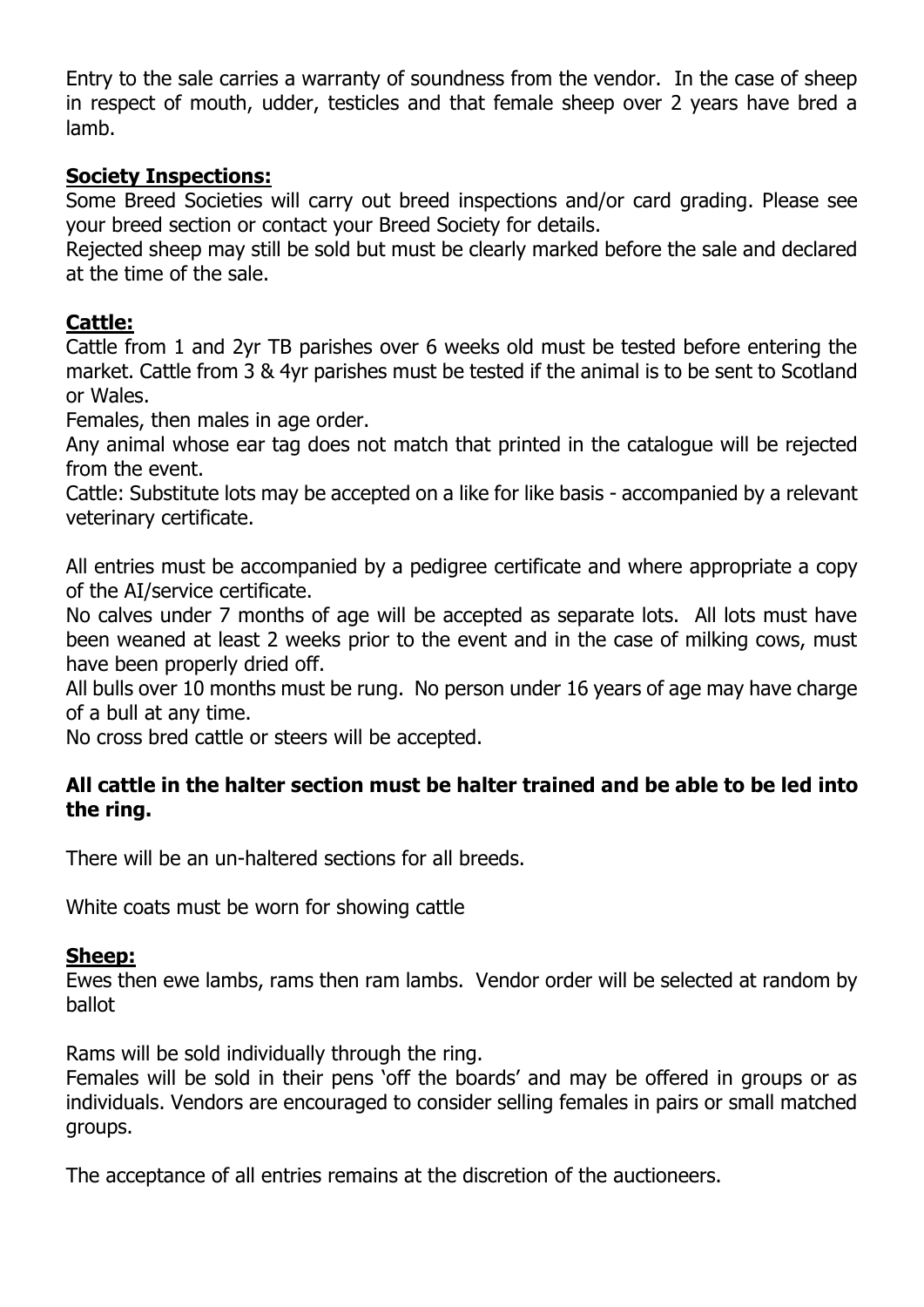### **MV Accredited Sheep:**

Provision will be made for MV accredited sheep. Please ensure the status of your flock is clearly marked on the entry forms and all the relevant certification is brought on the day, please send photocopy with entry form. It is the responsibility of the owner to ensure they follow the plans laid out in the market to safeguard the status of their livestock, which remains their responsibility at all times.

#### **Scrapie Monitored Sheep:**

Every effort will be made to accommodate MV accredited sheep which are also from Scrapie Monitored Flocks.

#### **Pigs:**

All British Lop entries may be sent to the British Lop Pig Society or be logged directly into the on line entry system. **All** entry fee payments must be forwarded to the British Lop Pig Society. All BPA pig entries may be sent to the BPA or be logged directly into the on line entry system. The event will be run under National Pig Auction Rules.

Don't forget to book your tickets for Friday night!

BUFFET & DISCO Tickets £14 each

Available from the market office 01664 562 971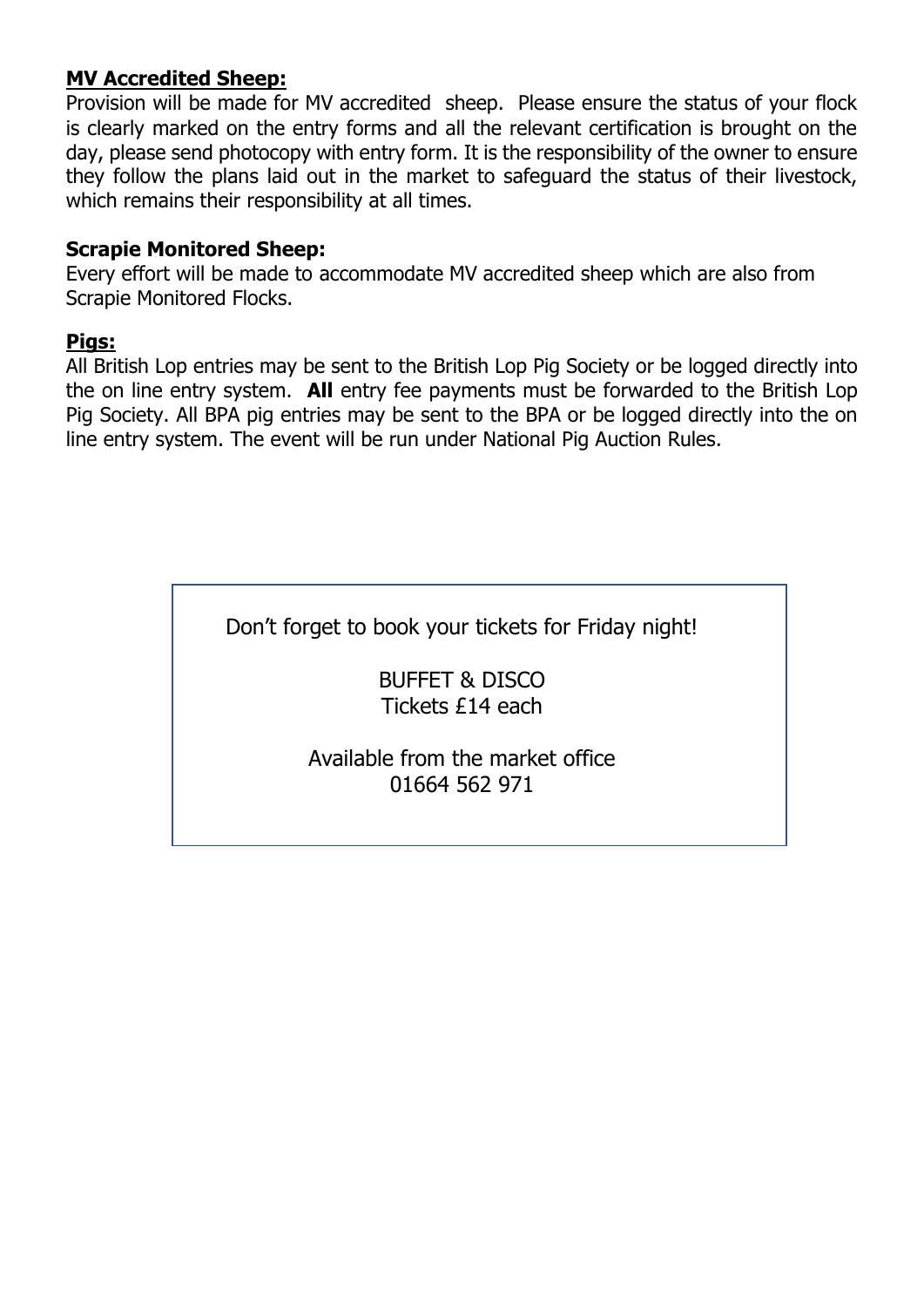#### **Local Veterinary Surgeons**

There is a 24 hour veterinary practice **(Crescent Vets—01664 567724)** next door to the market should anyone need attention urgently.

#### **Dogs**

Dogs will not be permitted in the livestock areas.

#### **Breed Society Stands**

Each Breed Society will have a space, (6' by 6') provided free of charge, for a small breed promotional stand.

#### **Trade Stands**

Spaces may be booked direct with the Melton Mowbray Market Auctioneers for merchandise stands. Please contact Eric Sharp on: 07771 611887.

#### **Local Accommodation**

A number of Hotels and B&Bs are situated in the area, a list can be obtained from Melton Mowbray TIC, Tel: 01664 502502

email: [customerservices@melton.gov.uk.](mailto:emailcustomerservices@melton.gov.uk)or by visiting their website at www.meltononline.co.uk. A limited amount of overnight 'camping' will be possible at the market, please contact the auctioneers direct.

Sysonby Knoll Hotel 0.9 miles from centre 01664 563 563 www.sysonby.com LE13 0HP

Quorn Lodge Hotel 0.7 miles from centre 01664 566 660 quornlodge@aol.com LE13 0HR

TAXI NUMBERS

ABM—01664 569 977 Manor Taxis—01664 565 533 Handy cars—01664 563 618 Elaines Taxis—01664 556 565 Deans Taxis—01664 480 900 Mowbray Taxis—01664 483 101 A2B—01664 560 714

Beckmill Guest House 44 Kings Road Melton Mowbray LE13 1QF www.beckmill.co.uk

Hillside House Burton Lazars 01664 566 312 www.hillside-house.co.uk LE14 2UR

The Lodge, Scalford Hall 01664 444 205 rchfel@aol.com LE14 4UB

Harboro Hotel 0.2 miles from centre 01664 560 121 enquiries@harborohotel.co.uk LE13 1AF

# Premier Inn

Just across the road from the market 5 Norman Way, Melton Mowbray, LE13 1JE **T: 0871 527 9584 F: 0871 527 9585**

> Book on line at: www.premierinn.com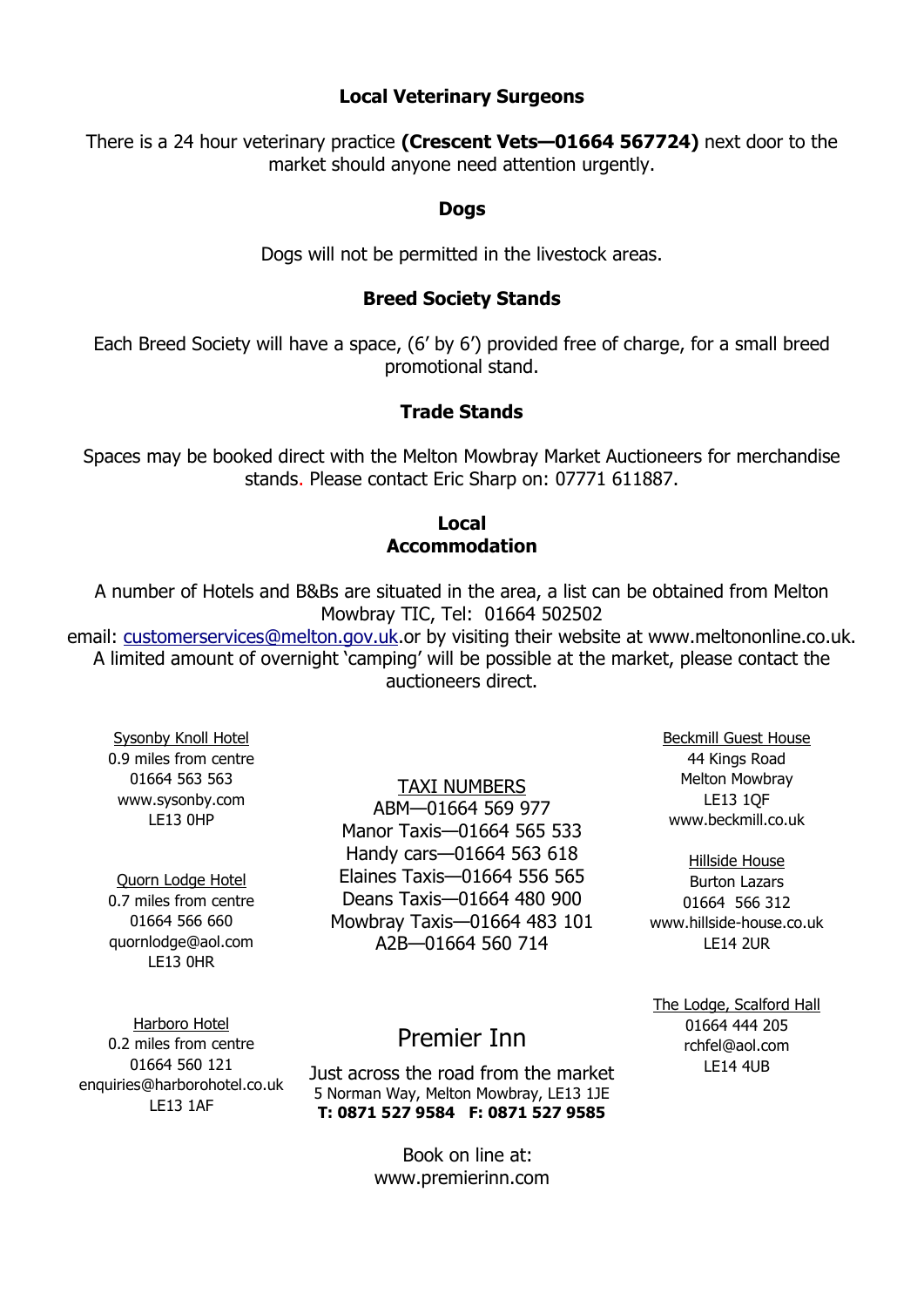# **Breed Specific Regulations and Show Classes CATTLE**

For additional information on Breed Society regulations, special classes and awards please see the relevant section below or contact the Breed Society direct. The following classes will be offered by each Breed Society unless specified.

| Classes :<br><b>Heifer</b><br><b>Junior Bull</b><br><b>Bull</b><br>Cow |  |
|------------------------------------------------------------------------|--|
|------------------------------------------------------------------------|--|

| <b>British White</b>                                                                                                                                                                                                           | There will be a Breed Society Inspection<br>Only those registered within the C,D or                                                                                                                                                                                                                                                                                                                                                                                                                         |
|--------------------------------------------------------------------------------------------------------------------------------------------------------------------------------------------------------------------------------|-------------------------------------------------------------------------------------------------------------------------------------------------------------------------------------------------------------------------------------------------------------------------------------------------------------------------------------------------------------------------------------------------------------------------------------------------------------------------------------------------------------|
| Miss Sarah Cook,<br><b>British White Cattle Society</b><br>Albany Farm, Fen End,<br>Over, Cambridgeshire.<br><b>CB24 5NE</b><br>Tel: 01400 230142<br>Email:<br>admin@britishwhitecattle.co.uk<br>Judge: TBA<br>Inspectors: TBA | pedigree section of the register are<br>eligible for the show and sale. Cattle from<br>the B register can be sold but not shown.<br>All animals entered must be fully<br>registered with the Society and all<br>exhibitors or vendors of British White<br>cattle must be members of the Society.<br>All entrants will be subject to inspection<br>by inspectors appointed by the society.<br>The £10 per registered animal transfer<br>fee will be deducted by the auctioneers<br>from the vendor's cheque. |
|                                                                                                                                                                                                                                |                                                                                                                                                                                                                                                                                                                                                                                                                                                                                                             |

| Gloucester<br>Mrs Liz Coates (Secretary),<br>1 Marshall Crescent,<br>Middle Barton, | GCS Purchaser Transfer Fee of £22.50<br>payable on each pedigree animal, paid by<br>purchaser.                                                                                                      |
|-------------------------------------------------------------------------------------|-----------------------------------------------------------------------------------------------------------------------------------------------------------------------------------------------------|
| Chipping Norton, Oxon, OX7 7HA<br>Tel: 01869 349132,                                | Vendor to return Pedigree certificates to<br>GCS Secretary upon sale.                                                                                                                               |
| Email:<br>secretary@gloucestercattle.org.uk                                         | Cattle may be entered for Show & Sale or<br>Sale only.                                                                                                                                              |
| <i>Classes</i> : Cow (having had a calf),<br>Maiden Heifer, Bull any age            | All cattle entered for the Show must be<br>Pedigree registered with the GCS (no<br>asterisk).                                                                                                       |
| Judge : TBA                                                                         | All animals shown or sold are subject to<br>the Society's "Inspection at Official                                                                                                                   |
| <b>Adopted as the Society Official</b><br><b>Show &amp; Sale</b>                    | Gloucester Cattle Society Sales" policy,<br>available on page 37 of the 2016 Herd<br>Book. Breed inspection will be carried<br>out.<br>Show classes will not take place if<br>insufficient entries. |
|                                                                                     |                                                                                                                                                                                                     |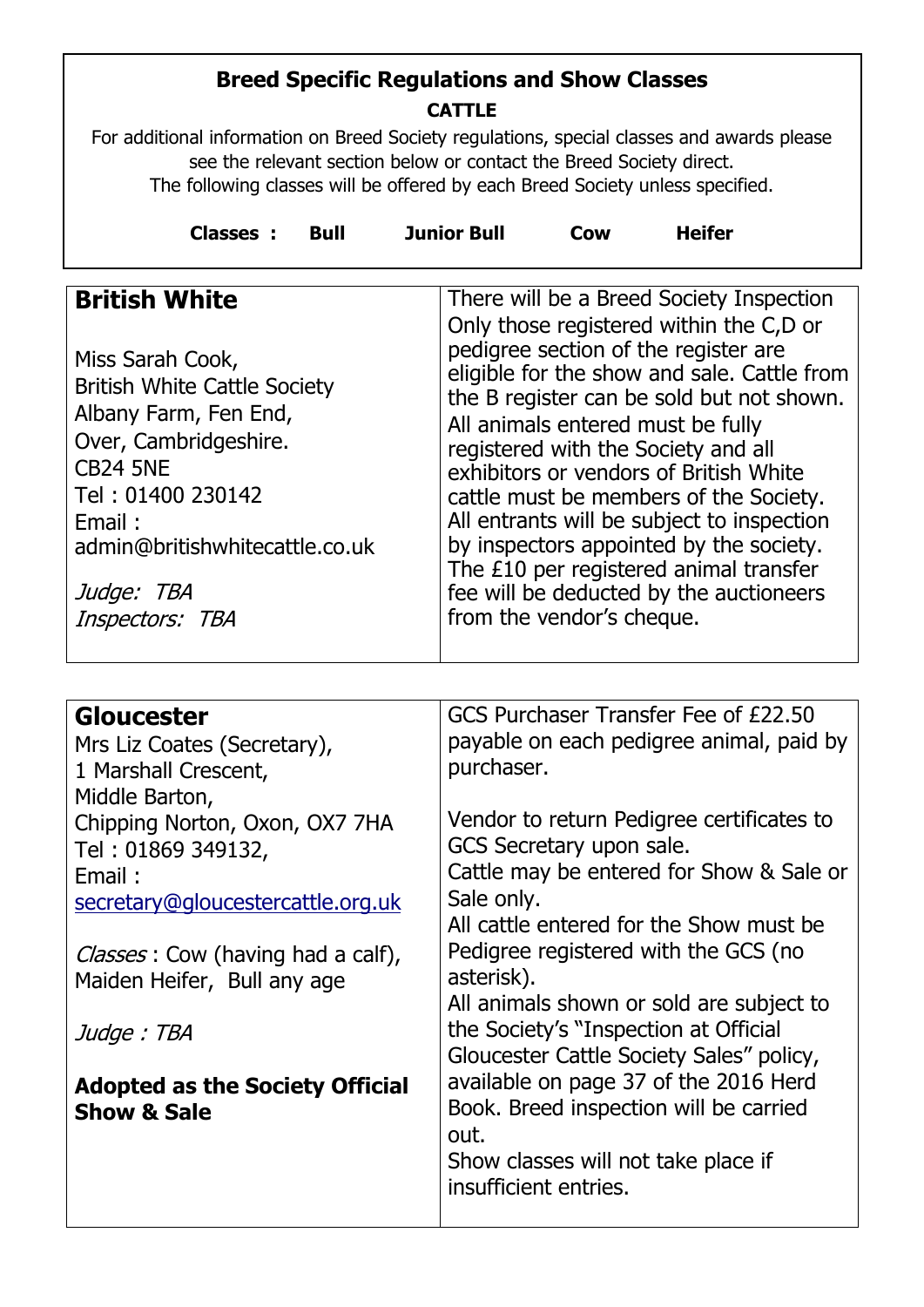| <b>Hereford (Traditional)</b>             | Hereford Cattle Society transfer<br>fee                        |
|-------------------------------------------|----------------------------------------------------------------|
| Mr L M Cook,                              | £28.80 inc VAT payable by vendor.                              |
| <b>Traditional Hereford Breeders Club</b> |                                                                |
| Albany Farm, Fen End, Over                | Show classes (pending sufficient entries)                      |
| Cambridge CB24 5NE                        | <b>Junior Heifer</b>                                           |
| Tel: 01954 232796                         | Senior Heifer                                                  |
| Email:                                    | Cow in calf or with calf at foot                               |
| albanycattle@btopenworld.com              | Bull any age                                                   |
|                                           |                                                                |
| Judge: TBC                                |                                                                |
|                                           |                                                                |
| Longhorn                                  | Transfer fee £15 + vat $(E18.00)$ is                           |
| Debbie Dann,                              | payable by both vendor and purchaser.                          |
| Longhorn Cattle Society                   | Animals are sold subject to the society's                      |
| 3 Eastgate                                | sale rules, a copy of which is available                       |
| Stoneleigh Park                           | from the Society's office or website                           |
| Stoneleigh, Warks, CV8 2LG                | www.longhorncattlesociety.com                                  |
| Tel: 0845 017 1027                        |                                                                |
| secretary@longhorncattlesociety.com       | Show classes:                                                  |
|                                           | Senior Bull, Junior Bull, Senior Heifer,<br>Junior Heifer, Cow |
| Judge: TBA                                |                                                                |

| <b>Red Poll</b>                | <b>Sale Only</b> |
|--------------------------------|------------------|
| Ray Bowler.                    |                  |
| 1 Nasbott Rd                   |                  |
| Chelmsford, Essex, CM1 2SW     |                  |
| Tel: 01245 600032              |                  |
| Email: secretary@redpoll.co.uk |                  |

# **Any Other Traditional or Native Breed**

Cattle that are fully pedigree registered that wish to enter even though their Breed Society is not Participating.

**Please note there will be a haltered and un-haltered section of the sale and cattle sheds. Animals should be entered into the correct section.**

> **Beef Shorthorn, British Albion, Belted Galloway, Dexter, Galloway, Highland, Irish Moiled, Kerry, Lincoln Red, Shetland, White Park, Whitebred Shorthorn**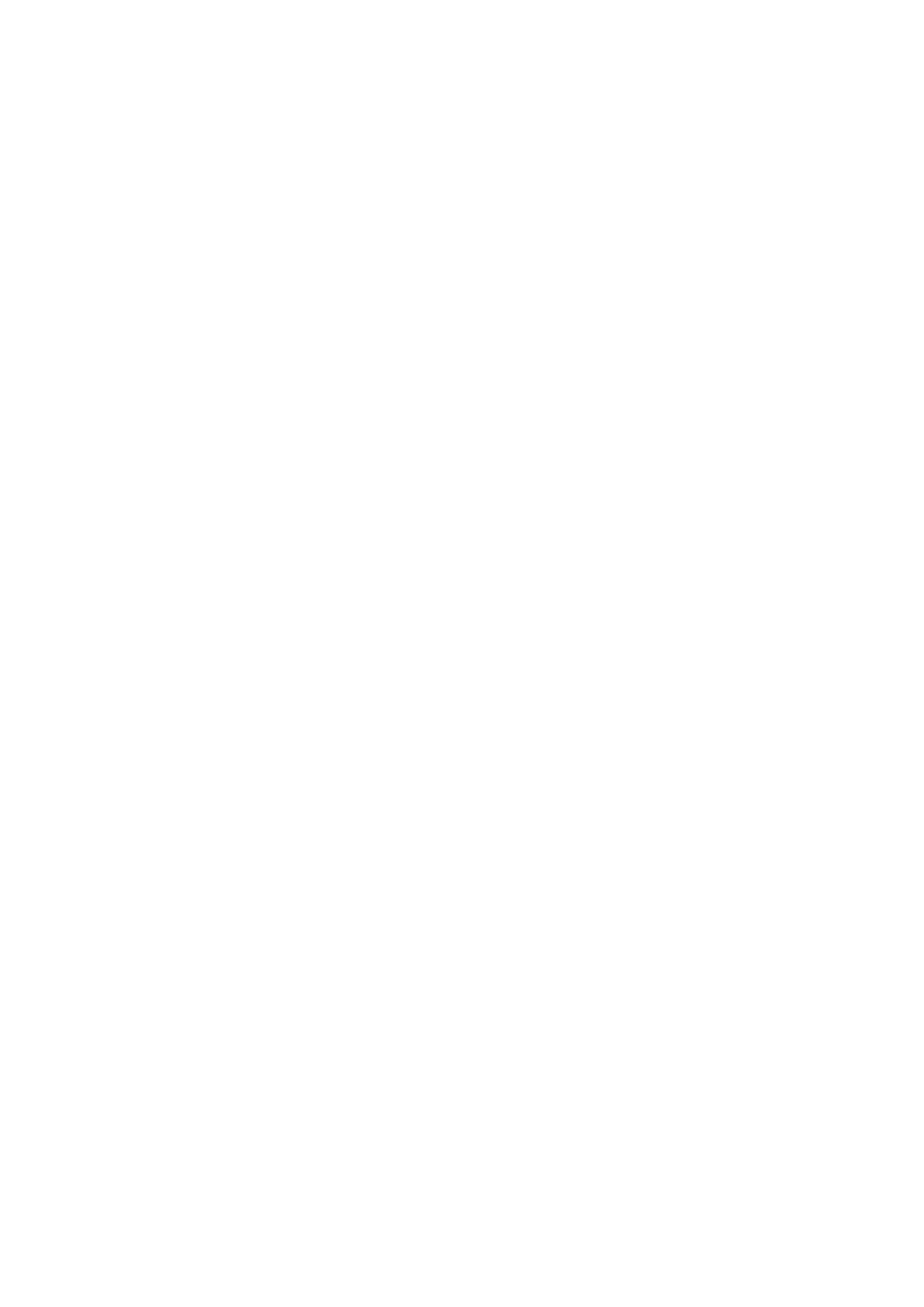### **Breed Specific Regulations and Show Classes SHEEP**

For additional information on Breed Society regulations, special classes and awards please see the relevant section below or contact your Breed Society.

The following classes will be offered by each Breed Society unless specified.

| <b>Classes</b> | <b>Ram</b> | <b>Ram Lamb</b> | <b>Ewe</b> | <b>Ewe Lamb</b> |
|----------------|------------|-----------------|------------|-----------------|
|                |            |                 |            |                 |

| <b>Boreray</b>                              | <b>Official Show and Sale.</b>                                                     |
|---------------------------------------------|------------------------------------------------------------------------------------|
| <b>Rosie Siddans</b>                        |                                                                                    |
| Soay and Boreray Sheep Society              | All sheep offered must be registered in                                            |
| <b>Rutland Farm</b>                         | the Combined Flock Book.                                                           |
| Lincoln Road, Fulbeck,                      |                                                                                    |
| Lincolnshire, NG32 3LG                      | <b>Vendors must be members of the</b>                                              |
| Tel: 07791 068052                           | Soay and Boreray Sheep Society.                                                    |
| Email: rosie.siddans@virgin.net             |                                                                                    |
| www.soayandboreraysheepsociety.org          | Breed inspection will be carried out. Any<br>animal failing the inspection must be |
| Judge: Edward Lambert                       | removed from the sale.                                                             |
| Steward: Rosie Siddans                      |                                                                                    |
| Inspector: Philip Mapson                    | Sheep may be entered for Show and<br>Sale or Sale Only. Showing will take          |
| Rosettes will be awarded.                   | place on Friday.                                                                   |
| Trophy: <b>Bryser Plate</b> $-$ for Best of |                                                                                    |
| <b>Breed</b>                                | Maximum of 2 male entries per vendor.                                              |
|                                             |                                                                                    |
|                                             |                                                                                    |
|                                             |                                                                                    |
|                                             |                                                                                    |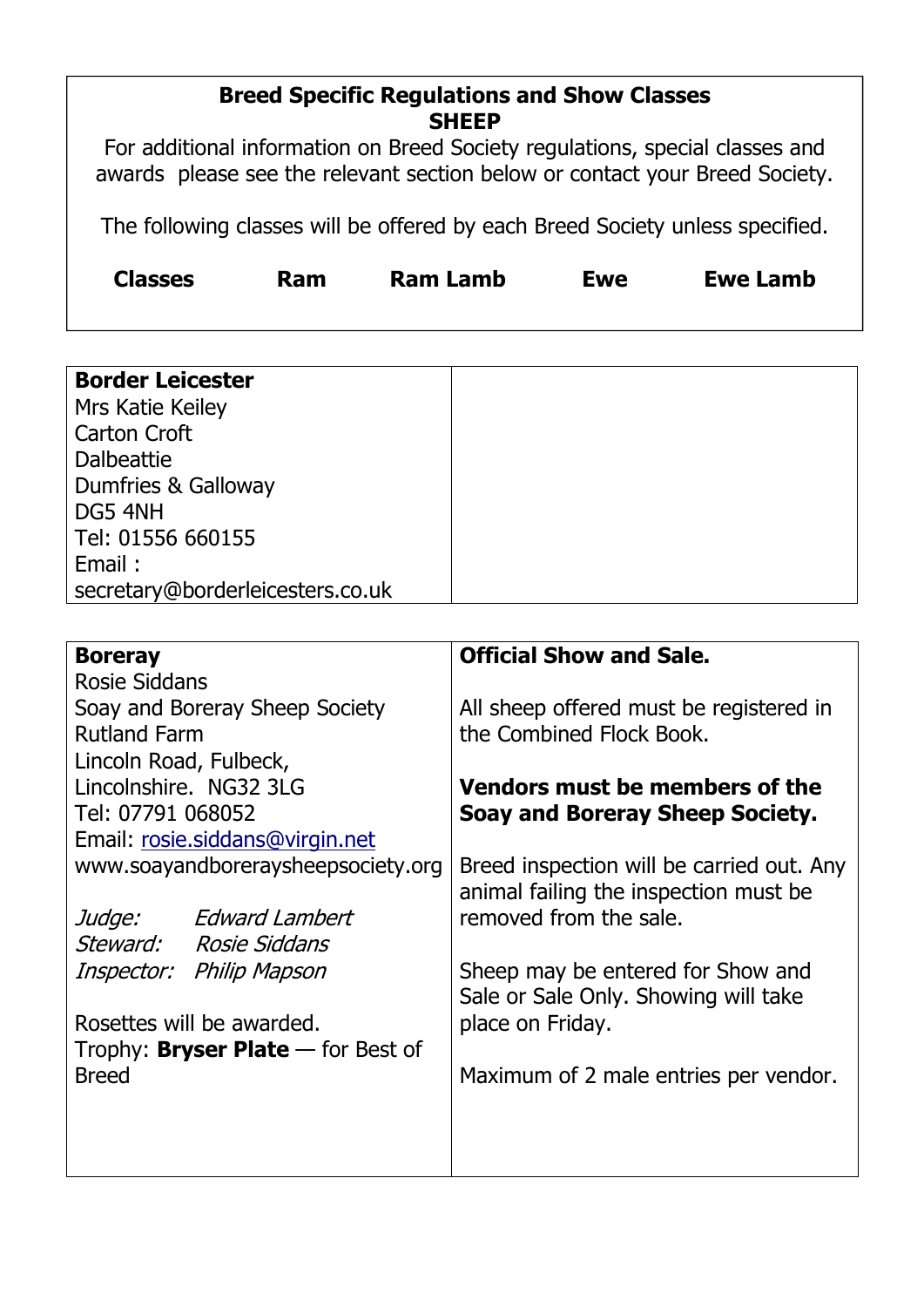| <b>British Galway</b>                  | A Society rosette will be awarded to                                            |
|----------------------------------------|---------------------------------------------------------------------------------|
| Mrs P L Hall                           | the best Galway in show.                                                        |
| <b>British Galway Sheep Society</b>    | The Jimmy Greaney perpetual                                                     |
| 'Willowfield Farm'                     | memorial trophy is to be awarded to                                             |
| 83 Central Ave,                        | the best Galway in show & sale                                                  |
| Syston, Leicestershire. LE7 2EG.       |                                                                                 |
| Tel: 01162 609373                      | All sheep entered must be registered                                            |
| E-mail: pamhall@talktalk.net           | with the British Galway Sheep Society                                           |
| Website:                               | Lambing records for all sheep entered                                           |
| www.britishgalwaysheepsociety.co.uk    | must have been received by the                                                  |
|                                        | society Secretary by August 1st. Sheep                                          |
| <b>Breed Inspection</b>                | must be correctly tattooed. Sheep born                                          |
| Show and Sale                          | in the previous year or earlier must be                                         |
|                                        | shorn bare on or after March 1st this                                           |
| Judge: Mr D Burton                     | year. No backing down allowed and                                               |
| Rutland                                | trimming to be limited to tidying                                               |
|                                        | around the dock                                                                 |
|                                        |                                                                                 |
| <b>Castlemilk Moorit</b>               | There will be a breed inspection and                                            |
| <b>Sue Roberts</b>                     | show on Friday. Classes will be held for                                        |
| 50 Rugby Road                          | rams, ewes and lamb of any sex.                                                 |
| Barby                                  |                                                                                 |
| Warwickshire                           |                                                                                 |
| <b>CV23 8UB</b>                        | All sheep must be registered in the                                             |
| 01788891963                            | <b>Combined Flock Book.</b>                                                     |
| castlemilkmoorit@hotmail.co.uk         |                                                                                 |
| www.castlemilkmoorit.co.uk             |                                                                                 |
|                                        |                                                                                 |
| Judge: TBC                             |                                                                                 |
|                                        |                                                                                 |
| <b>Coloured Ryeland</b>                | All sheep entered for the sale must be                                          |
| Mrs Dot Tyne                           | registered with the Ryeland Flock Book<br>Society Certificates of Pedigree must |
| <b>Ryeland Flock Book Society Ltd</b>  | be submitted with the entry form.                                               |
| Ty'n n Mynydd Farm, Boduan, Pwllhelli, |                                                                                 |
| Gwynedd. 01758 721739                  | <b>SALE ONLY</b>                                                                |
| Admin@ryelandfbs.com                   |                                                                                 |
|                                        |                                                                                 |
| Also see Ryeland                       |                                                                                 |
|                                        |                                                                                 |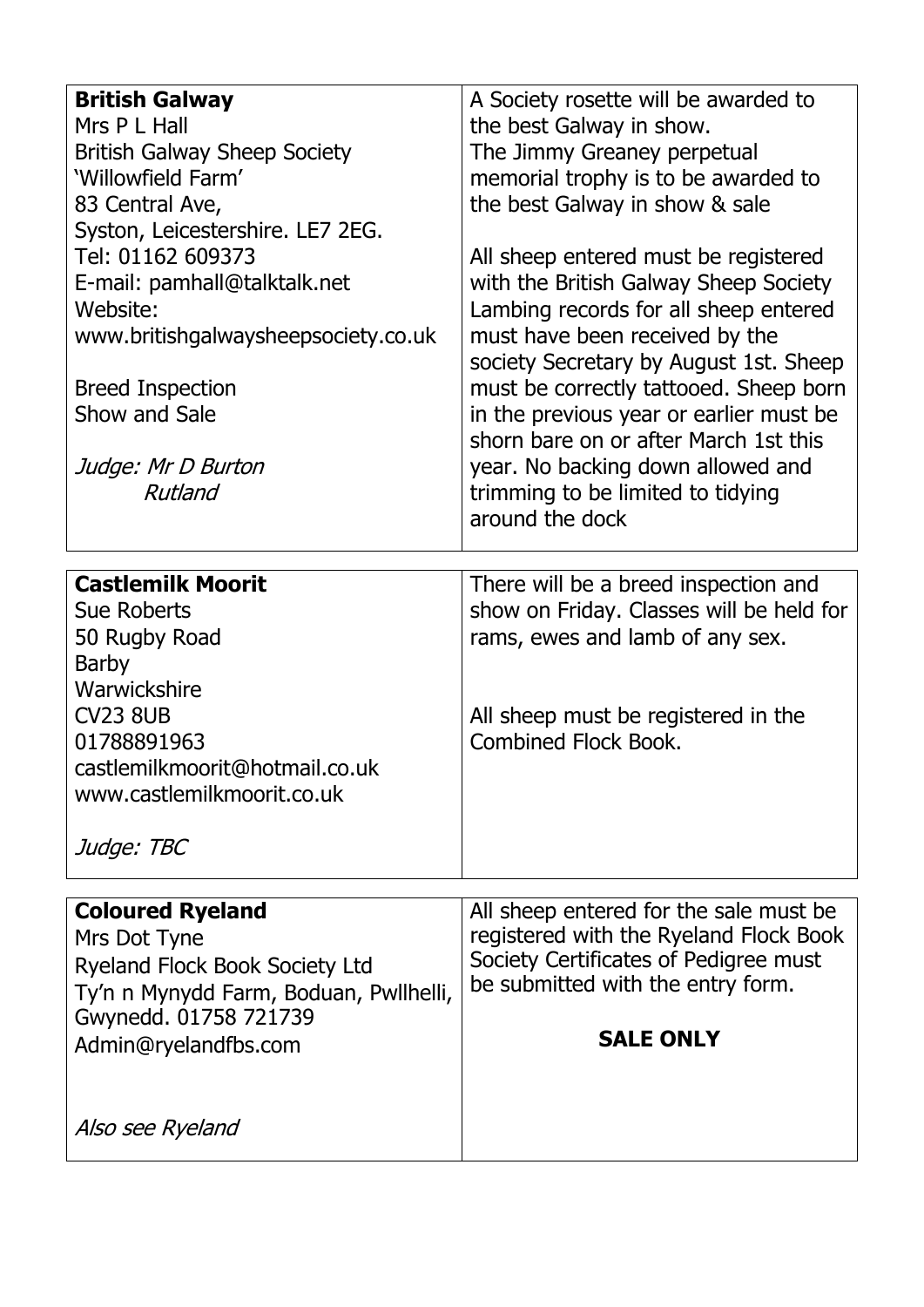| <b>Cotswold</b>                    | There will be a society inspection      |
|------------------------------------|-----------------------------------------|
| Lynne Parkes                       |                                         |
| 47 King Georges Field              |                                         |
| Stow on the Wold                   | <b>SALE ONLY</b>                        |
| Gloucestershire                    |                                         |
| <b>GL54 1AS</b>                    |                                         |
| Tel: 01451 830461                  |                                         |
| Email: lynne_parkes@msn.com        |                                         |
|                                    |                                         |
| <b>Greyface Dartmoor</b>           | All sheep to be registered with DSBA,   |
| Mrs. Ann Willcocks                 | and to have a DSBA metal tag in the     |
| Meads Farm, Harford, Ivybridge     | ear. All sheep will be inspected.       |
| Devon, PL21 0JQ                    | Sheep will be sold under society rules, |
| www.greyface-dartmoor.org.uk       | a copy may be obtained from the         |
| secretary@greyface-dartmoor.org.uk | Secretary.                              |
| 01752 892312 / 07855 591608        |                                         |
|                                    | 2.5% Sale Levy - Sellers Premium        |
| Judge: TBC                         |                                         |
|                                    | Minimum Upsets:                         |
| <b>Official Show and Sale</b>      | Shearling Rams: 80 gns                  |
|                                    | Other Rams<br>$:50$ gns                 |
|                                    |                                         |

| <b>Hebridean</b>                       | Transfer fee $£1.00$ per head paid by  |
|----------------------------------------|----------------------------------------|
| Mrs Vicky Mason                        | vendor. All animals must be registered |
| <b>Hebridean Sheep Society</b>         | before entry.                          |
| Sycamore House, Heatley Lane           | Animals must not be backed down,       |
| Broomhall, Nantwich, Cheshire          | trimmed or excessively brushed.        |
| <b>CW5 8BA</b>                         |                                        |
| Tel: 01270 780583                      | If sufficient entries, the ram and ewe |
| Email:                                 | classes will be split into adult and   |
| registrations@hebrideansheep.org.uk    | shearling.                             |
|                                        |                                        |
| All sheep will be inspected to ensure  | Each flock may enter one male.         |
| they conform to the breed description. | Then for each additional male,         |
|                                        | three females must be entered          |
| Ram assessment will be carried out on  | and be forward at the sale.            |
| all males                              |                                        |
|                                        |                                        |
| Judge: Jonathan James                  |                                        |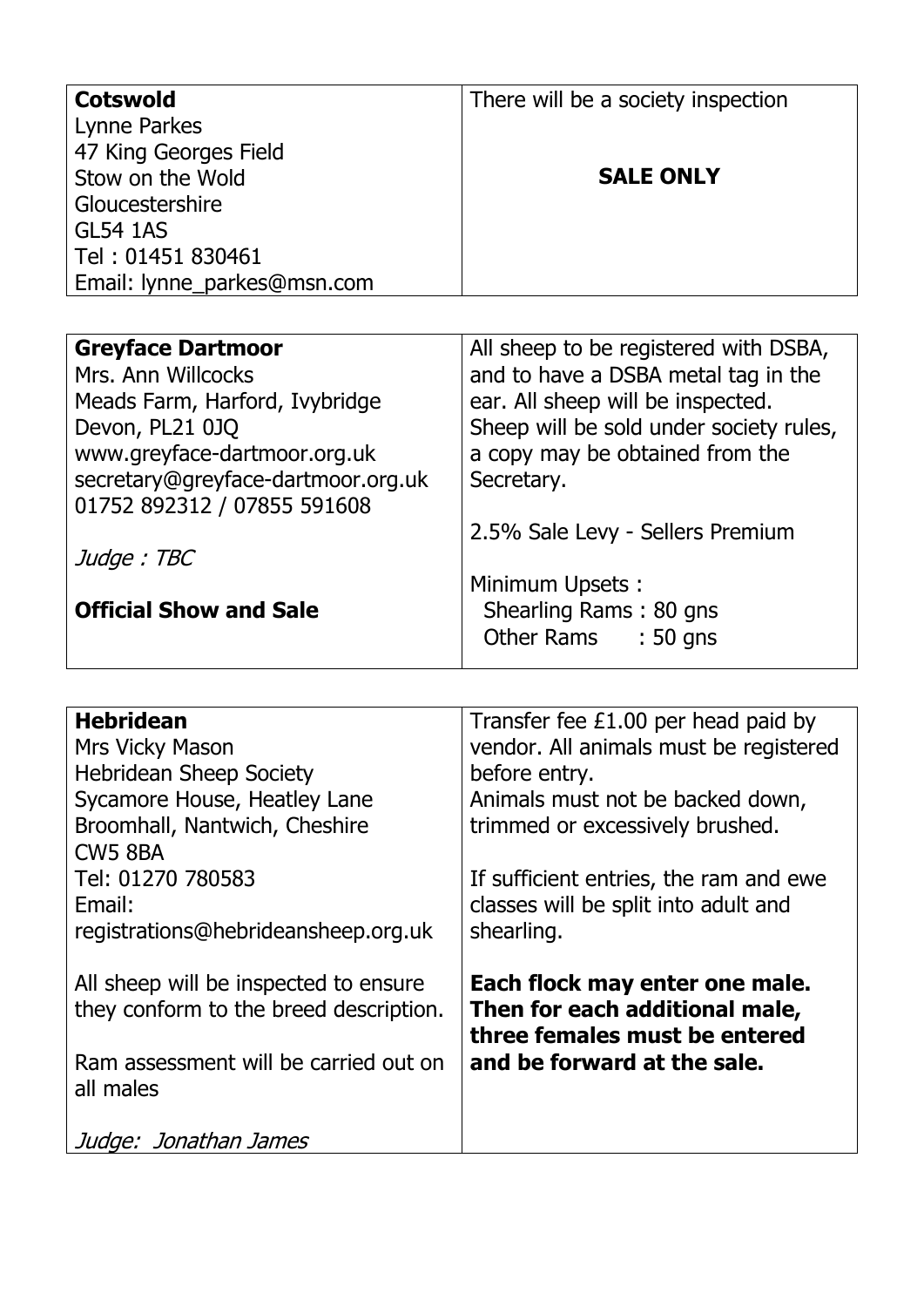| <b>Jacob</b><br>Lisa Adams<br>2 Swiss Cottage<br><b>Coney Weston Road</b><br>Barningham<br>Bury St. Edmunds<br><b>Suffolk</b><br><b>IP31 1DQ</b><br>Tel: 01359 221145<br>Email: lj.adams@btinternet.com<br>Judge: TBC<br>Inspectors: TBC<br>Steward: TBC<br>Adjudicator: TBC | Breed Inspection. All sheep must be<br>registered with the Jacob Sheep<br>Society.<br>Only registered sheep will be accepted<br>for the Show and Sale and MUST be<br>accompanied by the appropriate<br>paperwork at the time of sale.<br>Substitute sheep will be accepted up<br>to, and on, the day of the sale but<br>must be clearly identified by red tape<br>round a horn and notified to<br>Grassroots.<br>Retagged sheep need white tape round<br>a horn if their change of number is not<br>noted in the catalogue.<br>Sheep tested clear of Tay-Sachs will be<br>identified in the catalogue and their<br>revised pedigree certificates must be<br>provided. |
|------------------------------------------------------------------------------------------------------------------------------------------------------------------------------------------------------------------------------------------------------------------------------|-----------------------------------------------------------------------------------------------------------------------------------------------------------------------------------------------------------------------------------------------------------------------------------------------------------------------------------------------------------------------------------------------------------------------------------------------------------------------------------------------------------------------------------------------------------------------------------------------------------------------------------------------------------------------|
| <b>Kerry Hill</b><br><b>Tim Ward</b><br>Kerry Hill Flock Book Society<br>The Old Byre<br>Churchstoke<br>Montgomery, Powys SY15 6SP<br>Tel: 07773 086690<br>Email: kerryhilladmin@btconnect.com<br>Inspector: TBC<br>Judge: TBC<br>All sheep will be inspected.               | All Kerry Hill Sheep must be registered<br>with the KHFBS. All pedigree details<br>will be shown in catalogue.<br>All sheep should be clearly identifiable<br>by their lot number prior to inspection.<br>All rejected Kerry Hill Sheep must be<br>removed from sheep pens ASAP. The<br>inspectors will inform the Auctioneers<br>of any lots rejected.<br>No substitutions allowed.<br>Levy of 2.5% of the sale to be<br>deducted for KHFBS.<br>Minimum Upset:<br>Yearling Rams £150<br>Ram Lambs £100                                                                                                                                                               |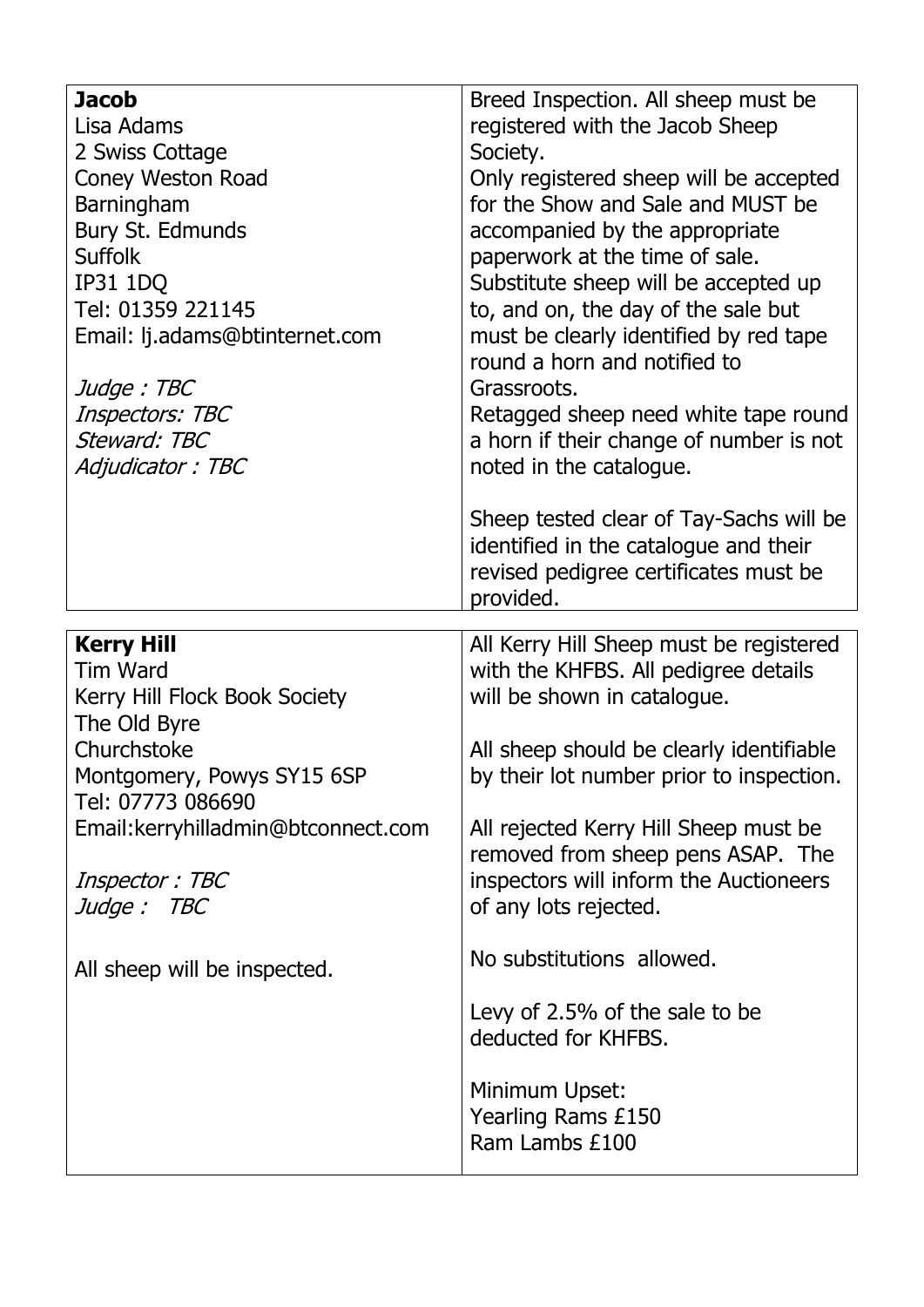| <b>Leicester Longwool</b><br>Mr Jeff Bailey<br>39 Marstown Avenue<br>South Wigston<br>Leicestershire<br><b>LE18 4UH</b><br>Tel: 07947 777824<br>Email: registrar@llsba.co.uk<br>Judge:<br><i>TBC</i><br>Inspector :<br>TBC<br>White and Black sheep will be shown<br>and sold separately.<br>The Manor Farm Feeds Trophy will be | All stock must be registered and inspected<br>before show and sale. Rejected stock<br>must be removed from pens before sale<br>commences.<br>THE DECISION OF THE INSPECTOR IS<br>FINAL.<br>Upset prices apply: £100 Ewe lamb, £130<br>Ram Lamb, £130 Shearling Ewe, £150<br>Shearling Ram. On order to achieve upset<br>prices, as a guide the following weights<br>are suggested. Ram lambs 55Kg, Ewe<br>Lambs 40kg, Shearling Rams 85kg,<br>Shearling Ewes 70kg, Shearling and Ram<br>lambs only. Ram lambs should be at least<br>6 months of age and well grown.<br>Definition of Shearling, animals born in |
|----------------------------------------------------------------------------------------------------------------------------------------------------------------------------------------------------------------------------------------------------------------------------------------------------------------------------------|-----------------------------------------------------------------------------------------------------------------------------------------------------------------------------------------------------------------------------------------------------------------------------------------------------------------------------------------------------------------------------------------------------------------------------------------------------------------------------------------------------------------------------------------------------------------------------------------------------------------|
| presented to the Champion White Leicester<br>Longwool.<br>The Delia Goodman Trophy will be presented<br>to the Champion Black Leicester. Both<br>Champion Leicesters will go forward to the<br>interbreed Championships.<br>Leicester Longwool Show rules apply to all                                                           | the calendar year preceding the show.<br>Over-fat and sluggish sheep should be<br>severely penalised by the judges.<br>2nd ram permitted with 3 females.<br>Transfer fee £2.00 per head to be paid by<br>the purchaser.                                                                                                                                                                                                                                                                                                                                                                                         |
| animals to be shown on halters. LLSBA<br>Rosettes awarded.                                                                                                                                                                                                                                                                       | NO SUBSTITUTES WILL BE ALLOWED                                                                                                                                                                                                                                                                                                                                                                                                                                                                                                                                                                                  |
|                                                                                                                                                                                                                                                                                                                                  |                                                                                                                                                                                                                                                                                                                                                                                                                                                                                                                                                                                                                 |
| <b>Lincoln Longwool</b><br>Lincoln Longwool Sheepbreeder's Assc<br>Lincolnshire Showground<br>Grange de Lings<br>Lincoln LN2 2NA<br>Tel: 01522 568660<br>Email: enquiries@lincolnlongwools.co.uk                                                                                                                                 | <b>Breed Society Inspection. All sheep</b><br>will be examined for breed standards<br>and congenital defects. Any breeder<br>can enter any number of rams of any<br>age up to 2 shear. Any breeder can<br>bring a single ram but each<br>subsequent ram brought to the sale<br>must be accompanied by a minimum<br>of 2 shearling gimmers                                                                                                                                                                                                                                                                       |
| Inspector : Louise Fairburn<br>Judge: Graham Hampstead<br>Steward: Ian Fairburn                                                                                                                                                                                                                                                  | Levy of 2.5% of the sale to be<br>deducted for LLSBA                                                                                                                                                                                                                                                                                                                                                                                                                                                                                                                                                            |
|                                                                                                                                                                                                                                                                                                                                  | Minimum upset:<br>Rams 150 gns, ram lambs 75 gns                                                                                                                                                                                                                                                                                                                                                                                                                                                                                                                                                                |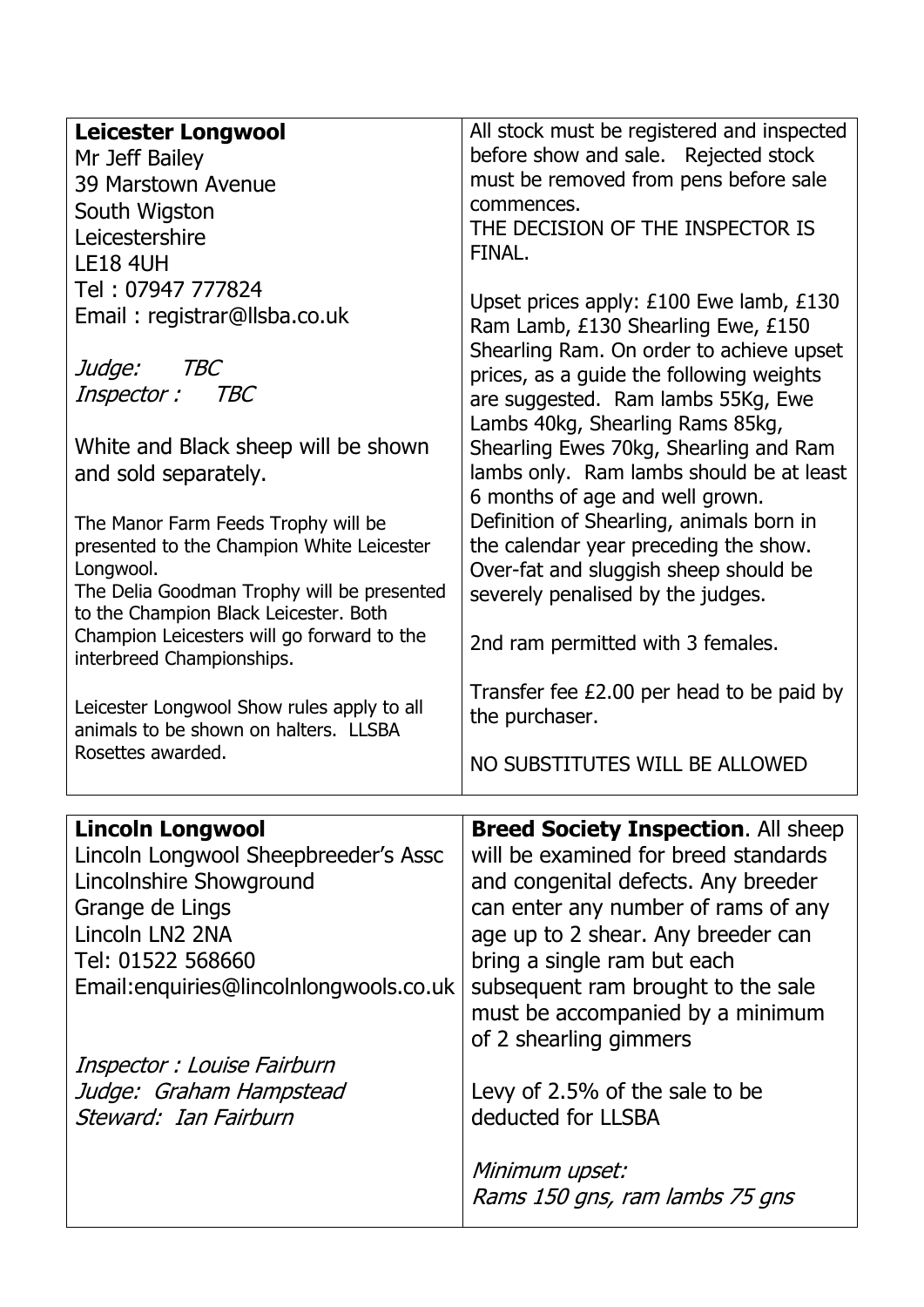| <b>Llanwenog Sheep Breeders</b><br><b>Support Group</b> | All sheep will be inspected to ensure<br>they meet breed standards.                                   |
|---------------------------------------------------------|-------------------------------------------------------------------------------------------------------|
| Secretary: Alison Ayling<br>Tel: 01684 594013           | Any vendor may bring a single ram,<br>but for each additional ram at least 3<br>ewes must be brought. |
| Email: Ilanwenogsg@gmail.com                            |                                                                                                       |
| Judge: Peter Brain                                      | A levy of 2.5% of the sale price will be<br>deducted for LSBSG                                        |

| <b>Manx Loaghtan</b>                  | Special notices for Show & Sale           |
|---------------------------------------|-------------------------------------------|
|                                       | 1. Rams may be entered in the             |
| Manx Loaghtan Breeders Group          | following ratios to females: 2 rams       |
| Secretary – Sue Gotting               | must be accompanied by 3 or more          |
| Melbury Farm,                         | females:                                  |
| Badgers Cross Lane,                   | 3 rams must be accompanied by 6 or        |
| Somerton,                             | more females                              |
| Somerset. TA11 JF                     | 2. A vendor may enter only one ram        |
|                                       | lamb                                      |
| Email: sue.j.hamilton@gmail.com       | 3. All adult sheep will be card graded    |
|                                       | and results will be displayed on the      |
| Ram, ram lamb, ewe, ewe lamb & wool   | pen. Only those accepted for              |
| on the hoof.                          | registration may be shown.                |
|                                       | 4. All lambs will be inspected as true to |
| Vendors are asked to consider setting | type and resultant green carded           |
| a reserve price                       | animals may be shown                      |
|                                       | All adult females must have bred the      |
| Judge: Bob Wood                       | previous season unless they are           |
|                                       | shearlings                                |
|                                       |                                           |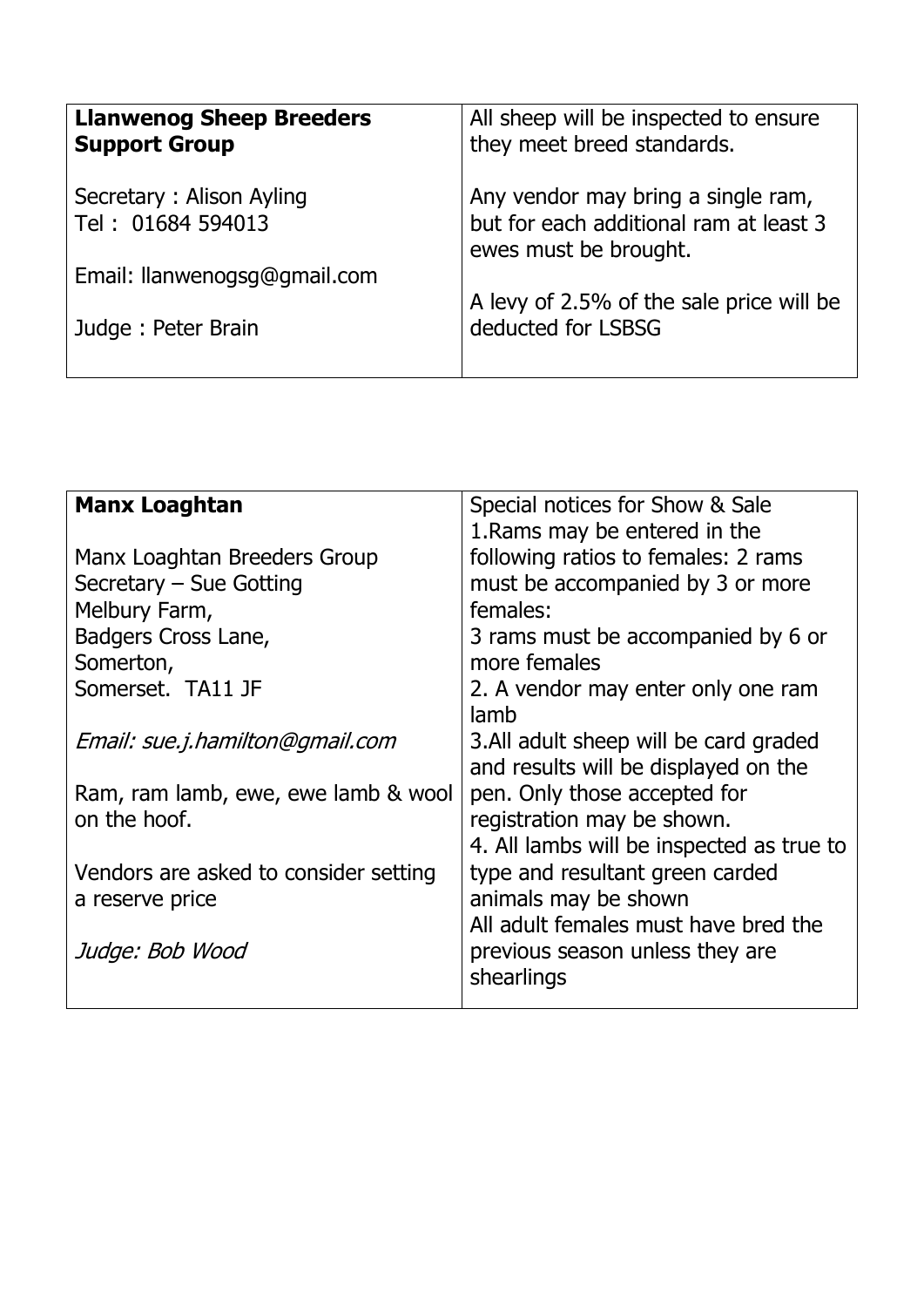| <b>Norfolk Horn</b>                  | Norfolk Horn Official Show and Sale     |
|--------------------------------------|-----------------------------------------|
| <b>Tory Lugsden</b>                  | Boxmoor Trust Trophy awarded to         |
| Norfolk Horn Breeders' Group         | breed champion                          |
| New Lodge, Wickham Road, Thwaite,    | NHBG rosette awarded to highest         |
| Eye, Suffolk. IP23 7EE               | placed member of the Norfolk Horn       |
| Tel: 01449 767059                    | Breeders' Group.                        |
| Email:                               | All adult females must have bred the    |
| norfolkhornbreedersgroups@gmail.com  | previous season, unless they are        |
| Website: www.norfolkhornsheep.co.uk  | shearlings.                             |
|                                      | Card Grading - All animals will be card |
| Judge: Jo Wright                     | graded. Red and blue carded sheep       |
| Steward:<br><i>TBC</i>               | may be shown.                           |
| Card Graders: Hamish Beaton,         | Red - Above average sheep               |
| Lyn Collison & Reece                 | Blue - Average sheep                    |
|                                      | Yellow - below average sheep            |
| This is our premier show and sale,   | White - reject (removal from sale)      |
| it is important to bring good        | All sheep will have coloured            |
| quality stock                        | stickers put on the lot number to       |
|                                      | correspond with their grading.          |
| <b>Vendors are asked to consider</b> | Please bring a vet certificate if any   |
| setting reserve prices               | animal has been treated within 2        |
|                                      | weeks of the sale.                      |
|                                      |                                         |
|                                      |                                         |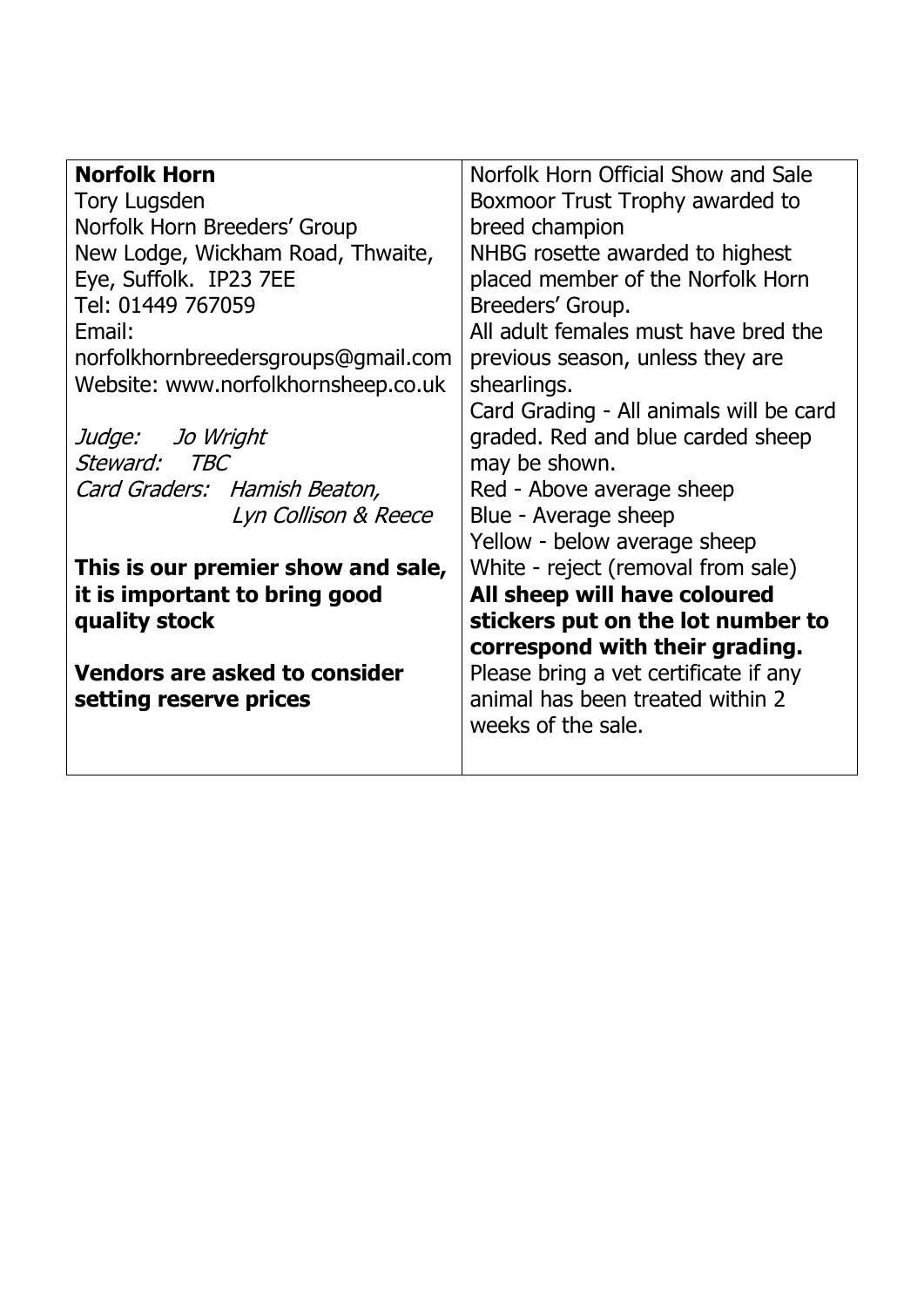| <b>North Ronaldsay</b><br>North Ronaldsay Sheep Fellowship<br>c/o Helen Brewis, Hon. Secretary<br>Coney Grey, Gun Lake, Sherington,<br>Newport Pagnell. MK16 9PE<br>Tel. 01908 611092 or 07850 678065<br>Email: helen.brewis@btinternet.com<br>Www.nrsf.co.uk<br>Judge: Jane Pearman<br>Steward: Mike Hodgins<br>Breed Inspectors: Clare Shevelan &<br><b>Darren Cassie</b><br>Vendors can enter a maximum of two<br>males per flock.<br>All animals offered for sale must be<br>registered in the Combined Flock Book.<br>All sheep will be inspected. Those<br>passing the inspection will be eligible | The Joe Henson Trophy (replacing<br>the retired Bitfel Rare Breeds Perpetual<br>Trophy) will be award to the Breed<br>Champion.<br>The E A Pashen Memorial Trophy<br>will be awarded to the best opposite<br>sex to Champion.<br>The Marian Cassie Memorial<br><b>trophy</b> will be awarded to the Best<br>Lamb, male or female<br>Animals should be presented in their<br>natural state with no excessive<br>trimming or brushing. Dagging<br>permitted.<br><b>Minimum Upset:</b><br>£40 for adults, £30 for lambs |
|----------------------------------------------------------------------------------------------------------------------------------------------------------------------------------------------------------------------------------------------------------------------------------------------------------------------------------------------------------------------------------------------------------------------------------------------------------------------------------------------------------------------------------------------------------------------------------------------------------|----------------------------------------------------------------------------------------------------------------------------------------------------------------------------------------------------------------------------------------------------------------------------------------------------------------------------------------------------------------------------------------------------------------------------------------------------------------------------------------------------------------------|
| for show and sale.<br>Classes for: Ram (any age), Shearling<br>Ewe, Ewe, Ram Lamb, Ewe Lamb<br>(subject to there being at least 3<br>animals in each class otherwise classes<br>will be amalgamated).                                                                                                                                                                                                                                                                                                                                                                                                    |                                                                                                                                                                                                                                                                                                                                                                                                                                                                                                                      |
|                                                                                                                                                                                                                                                                                                                                                                                                                                                                                                                                                                                                          |                                                                                                                                                                                                                                                                                                                                                                                                                                                                                                                      |
| <b>Oxford Down</b><br>Oxford Down Sheep Breed Assoc.<br>Secretary: Mrs Julie Caulfield, Little<br>Acorn Farm, Whixall, Whitchurch,<br>Shropshire SY13 2QD<br>Tel: (07527) 991776<br>Email: secretary@oxforddownsheep.org.uk<br>Website: www.oxforddownsheep.org.uk<br>Entries from fully paid-up ODSBA members<br>only. Show will be held on Saturday morning<br>at 8.00am. Classes: Shearling ewe & older,<br>ewe lamb, shearling ram & older, ram lamb.<br>Rosettes to 4 <sup>th</sup> place. Judge: TBC                                                                                               | A 2% ODSBA levy is deducted from vendor's<br>accounts. All entries to be earmarked as per<br>ODSBA regulations.<br>Shearling and older ewes must be registered.<br>Ewe lambs must be eligible for registration<br>and will be registered by the breeder in<br>November.<br>Rams must be either registered or eligible for<br>registration.<br>Pedigree certificates and / or ram registration<br>forms must be submitted to the auctioneers<br>who will pass to the buyers.                                          |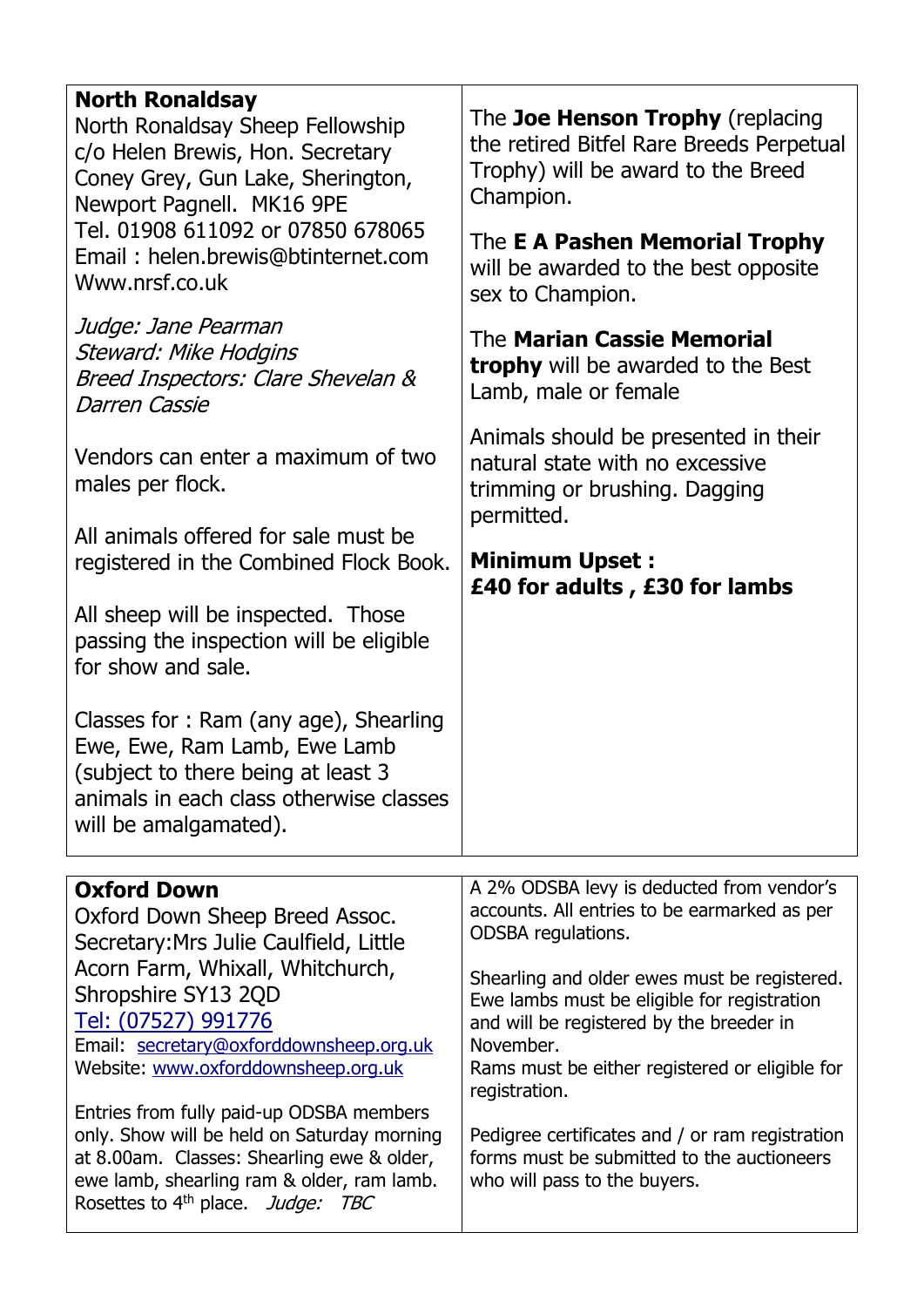| <b>Portland</b>                       | All entries will be inspected to assure                                      |
|---------------------------------------|------------------------------------------------------------------------------|
| Mrs. Dawn Sprake                      | conformance with the breed standard.                                         |
| <b>New Cottage</b>                    |                                                                              |
| <b>Higher Farm</b>                    | Maximum of two rams per vendor.                                              |
| Langton Herring Weymouth              | Lambs may be shown if at least five                                          |
| <b>Dorset</b>                         | lambs are presented to show.                                                 |
| DT3 4HX                               | A wool on the hoof assessment will be                                        |
| Tel:01305 871348                      | carried out.                                                                 |
| Email:                                | PSBG rosettes will be awarded.                                               |
| dawn@zephendorsetfarm.plus.com        |                                                                              |
| Www.portlandsheep.com                 | The Southover Crook presented by                                             |
|                                       | Michelle Jones will be awarded to the                                        |
| Judge: Mr Peter Titley                | exhibitor of the Champion Animal. The                                        |
| Steward: TBA                          | Dudley Forward Perpetual Trophy                                              |
| Inspector: Mr Shaun Smith & Mr Jim    | presented by Sir Dudley Forward Bt.,                                         |
| Gardener                              | will be awarded to the exhibitor of the                                      |
|                                       | Champion animal of the opposite sex.                                         |
| <b>AGM will be held on Friday 7th</b> |                                                                              |
| <b>Sept, venue TBA</b>                | Vendors who are not PSBG members                                             |
|                                       | but wish to enter animals in the                                             |
| Show classes will commence at         | showing classes, please contact the                                          |
| midday on Friday                      | PSBG Secretary.                                                              |
|                                       |                                                                              |
| Animals to be sold by lot number      | <b>PSGB Fleece Competition:</b>                                              |
| Minimum upset: 60gns rams, 50gns      | Rosettes will be issued to fourth place                                      |
| ewes 35gns lambs                      | with the Elizabeth Harris Chalice being<br>presented to the winning Portland |
|                                       | <b>Fleece</b>                                                                |
| <b>Official Show and Sale</b>         |                                                                              |
|                                       |                                                                              |
|                                       |                                                                              |

| <b>Ryeland Flock Book Society Ltd</b> |                                        |
|---------------------------------------|----------------------------------------|
| Mrs Dot Tyne                          | All sheep entered for the sale must be |
| Ryeland Flock Book Society Ltd        | registered with the Ryeland Flock Book |
| Ty'n n Mynydd Farm,                   | Society.                               |
| Boduan, Pwllhelli,                    | Certificates of Pedigree must be       |
| Gwynedd.                              | submitted with the entry form.         |
| Tel: 01758 721739                     |                                        |
| Email: admin@ryelandfbs.com           |                                        |
|                                       | <b>SALE ONLY</b>                       |
|                                       |                                        |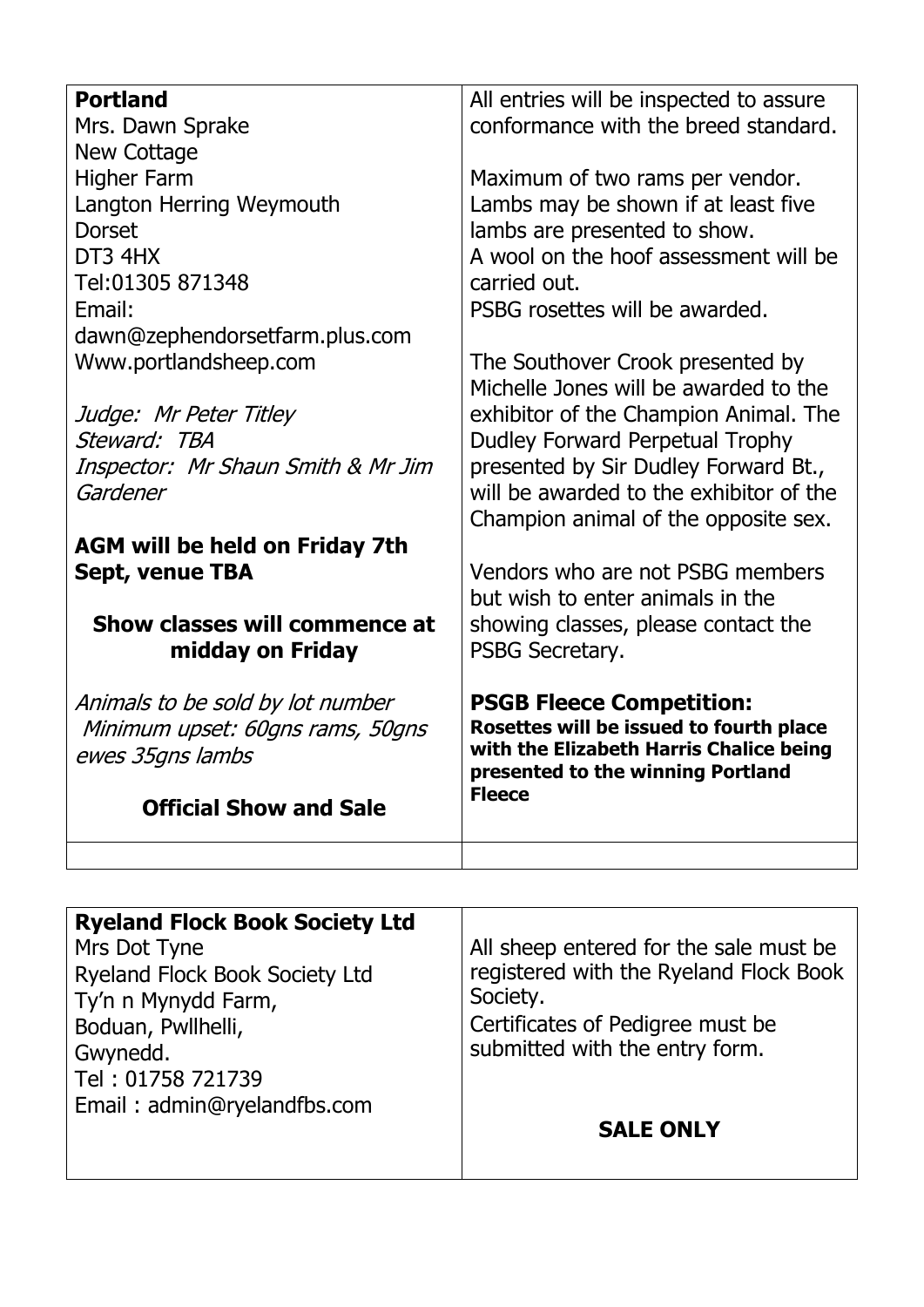| <b>Shetland</b>                     | A vendor may enter up to two animals     |
|-------------------------------------|------------------------------------------|
| Secretary: Suzanne Meikle           | in each show class.                      |
| Tel: 07740 680483                   |                                          |
| Email:                              | One male per vendor plus 1 extra male    |
| secretary@shetland-sheep.org.uk     | for every three females entered. An      |
|                                     | inspection on arrival by authorised SSS  |
| Judge: Mr Maurice Wakeling          | Inspectors, at which Vendors may be      |
| Inspectors: TBC                     | present, will be carried out on mouth,   |
| <b>Stewards: TBC</b>                | feet, udder, teats, testicles, type and  |
|                                     | condition. Purchasers should collect     |
| Classes:                            | pedigree papers from the vendors after   |
| Ram, Shearling Ram, Ram lamb        | the sale, please note - Green            |
| Ewe, Shearling Ewe, Ewe Lamb        | Certificates are sheep registered on the |
|                                     | main register, Pink certificates with a  |
| Wool on the Hoof - Adult, Lamb      | suffix A, B or C are sheep on the        |
|                                     | experimental register, and Blue          |
| Classes may be merged at judges     | certificates with an R suffix are sheep  |
| discretion if less than 3 forward.  | on the Reinstatement register.           |
|                                     | Ram inspections may be carried out by    |
| All sheep entering the show classes | prior arrangement with the Judges and    |
| must be wearing their lot numbers   | Inspectors Panel members.                |
| All sheep must be registered        |                                          |

# **Fleece Competition (Shetland)**

Judge: TBC All fleeces from the 2018 clip, must be on the stand at 9am on Friday as judging will start at 10am Entry Fee £1 per fleece payable on the day. Classes– white, black, grey, moorit, Katmoget/gulmoget and any other colour

# **Craft Competition - (Shetland)**

Judge: TBC Entry fee and times as per fleece competition. Classes : 1—Hand-spun skein 25gm undyed 2 - Hand-spun skein 25gm hand-dyed 3—Hand-knitted item 4—Machine-knitted item 5—Crocheted item 6—Hand-woven item 7—Hand-felted item (wet or needle) 8—Any other item hand-made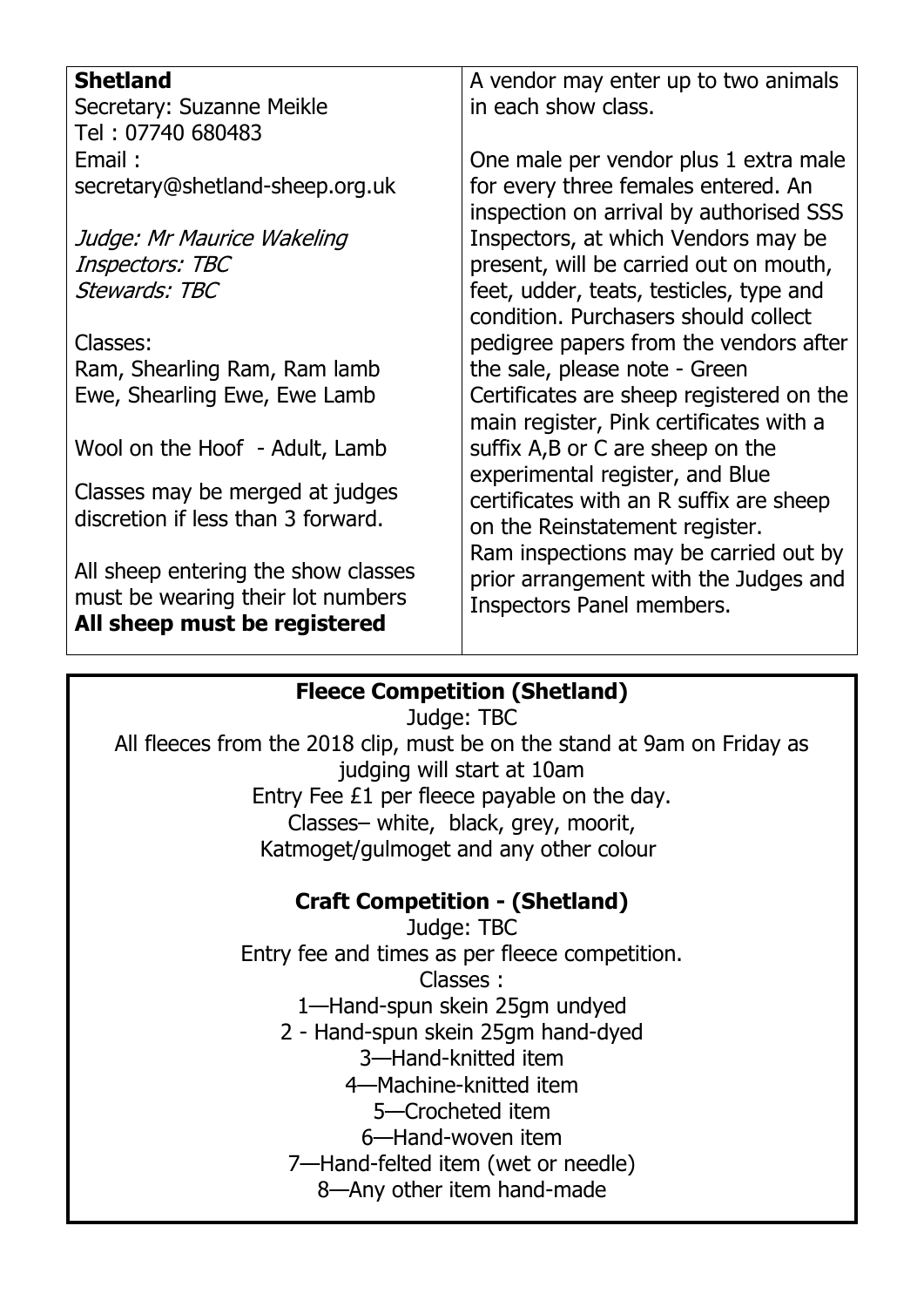| <b>Shropshire</b>                       | SSBA Rosettes and prize cards will be   |
|-----------------------------------------|-----------------------------------------|
| Simon Mackay                            | awarded to 6th place in all classes     |
| 146 Chandlers Way                       | Trophy for breed champion.              |
| <b>Sutton Manor</b>                     | No dipping or colour wash to be         |
| St. Helens, Merseyside                  | applied to the sheep.                   |
| WA9 4TG                                 | Each flock to be limited to two males.  |
| Tel:01744 811 124                       | All males must be shown.                |
| Email:Shropshire_sheep@hotmail.com      | Breed inspection for all stock entered  |
|                                         | in the sale on Saturday morning         |
| Judge: Carol Watson                     | All females to be fully registered. All |
| Inspector: Duncan Burton                | males must be birth notified and        |
|                                         | eligible for registration. The vendor   |
| Show classes: Ram, Ram Lamb,            | selling a ram or ram lamb to a Society  |
| Breeding Ewe (to have reared lamb(s)    | member will be required to register the |
| in 2018, shorn bare on or after 1st May | sold animal.                            |
| 2018), Shearling Ewe and Ewe Lamb       |                                         |
|                                         | Minimum Upset Prices will apply:        |
| Both Ram Lamb & Ewe Lamb must be        | Ewe lambs 100gns                        |
| trimmed and born after 1st Dec. 2017    | Shearling ewes 150gns                   |
|                                         | Older ewes vendors discretion           |
| Animals will be weighed on arrival.     | Older rams vendors discretion.          |
| The following minimum weights will      | Ram lambs 160gns                        |
|                                         | <b>Shearling Rams 200gns</b>            |
| apply:<br><b>Shearling Ewes 55kg</b>    |                                         |
|                                         | Show on Friday afternoon,               |
| Ram lambs: 50kg                         | commencing 2 pm                         |
| Ewe lambs: 40kg                         |                                         |
| <b>Soay</b>                             | <b>Official Show and Sale.</b>          |
| <b>Rosie Siddans</b>                    |                                         |
| Soay and Boreray Sheep Society          | All sheep offered for sale must be      |
| Rutland Farm, Lincoln Road, Fulbeck,    | registered in the Combined Flock Book.  |
| Lincolnshire. NG32 3LG                  | Vendors must be members of the          |
| Tel: 07791 068052                       | <b>Soay and Boreray Sheep Society.</b>  |
| rosie.siddans@virgin.net                |                                         |
| www.soayandboreraysheepsociety.org      | Breed inspection will be carried out.   |
|                                         | Any animal failing the inspection will  |
| <i>Edward Lambert</i><br>Judge:         | be removed from the sale.               |
| Steward: Rosie Siddans                  | Sheep may be entered for Show and       |
|                                         |                                         |
|                                         |                                         |
| Inspector: Philip Mapson                | Sale or Sale Only. Showing will take    |
|                                         | place on the Friday.                    |
| Rosettes will be awarded. Trophies:     |                                         |
| Babylun Perpetual Cup-Best of Breed     | Maximum of 2 male entries per vendor.   |
| Pearl Plate-Best Opposite Sex           |                                         |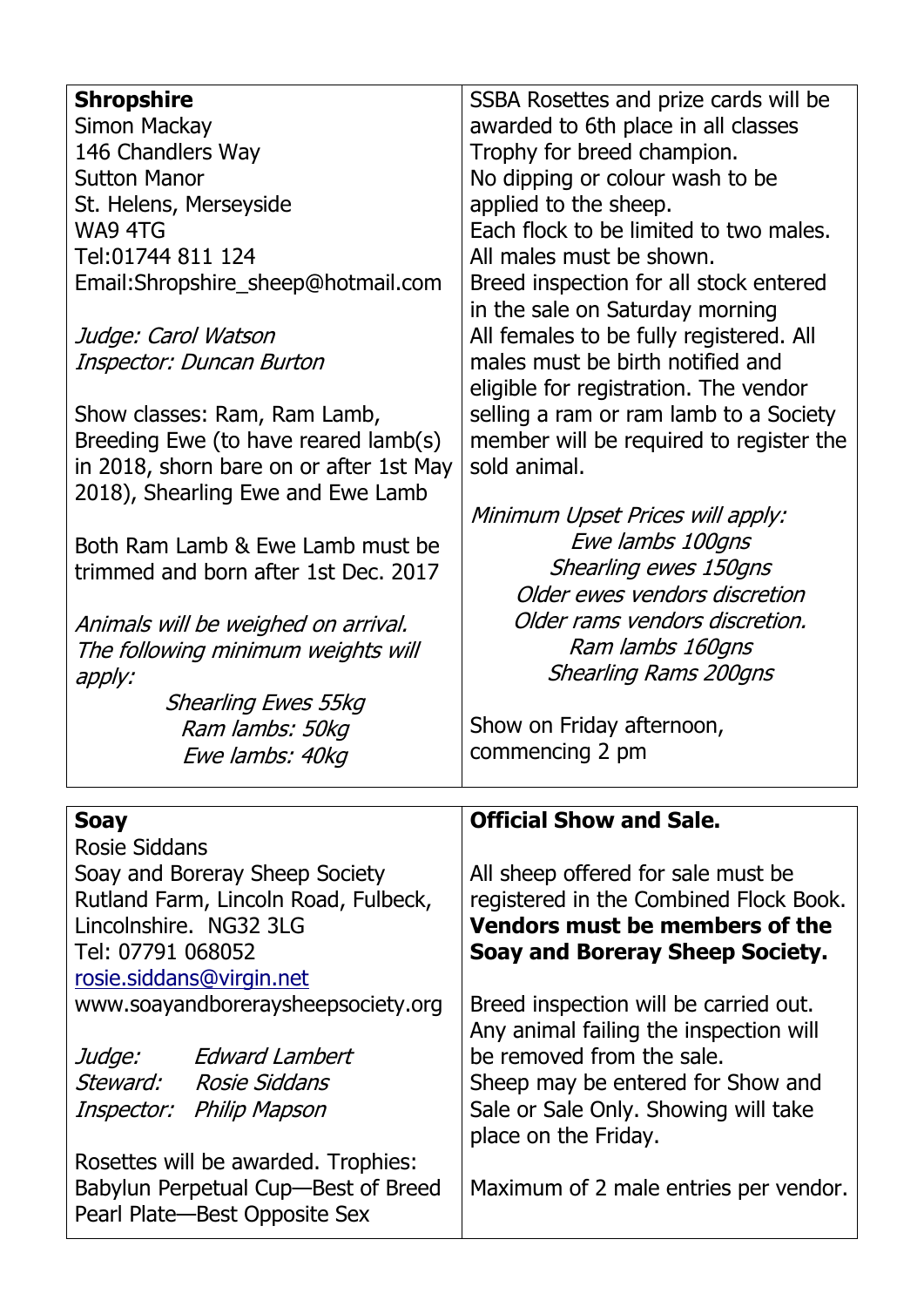| <b>Southdown</b>                                                                                                                                                                         | The Champion Southdown will be                                                                                                                                   |
|------------------------------------------------------------------------------------------------------------------------------------------------------------------------------------------|------------------------------------------------------------------------------------------------------------------------------------------------------------------|
| Mrs Gail Sprake                                                                                                                                                                          | awarded the Rudwick Trophy. The                                                                                                                                  |
| Southdown Sheep Society                                                                                                                                                                  | best opposite sex to Champion is                                                                                                                                 |
| Meens Farm, Capps Lane, All Saints,                                                                                                                                                      | awarded the Sir William Bird Trophy.                                                                                                                             |
| Halesworth, Suffolk. IP19 0PD                                                                                                                                                            | <b>Minimum weights:</b>                                                                                                                                          |
| Tel: 01986 782251                                                                                                                                                                        | Shearling Ram-70kg,                                                                                                                                              |
| Email:                                                                                                                                                                                   | Ram Lamb-40kg                                                                                                                                                    |
| secretary@southdownsheepsociety.co.uk                                                                                                                                                    | Shearling Ewe-50kg,                                                                                                                                              |
| Judge: Mr Stephen Humphrey<br><b>Steward: Mrs Gail Sprake</b>                                                                                                                            | Ewe Lamb-29kg<br><b>Minimum Upset:</b><br>Shearling ram 275gns                                                                                                   |
| Note: vendors may enter 1 ram and                                                                                                                                                        | Ram lambs 175gns                                                                                                                                                 |
| 1 ram lamb. Additional males must                                                                                                                                                        | Shearling Ewe 175gns                                                                                                                                             |
| be matched with a corresponding                                                                                                                                                          | Ewe lambs - 150gns                                                                                                                                               |
| number of females. There is no                                                                                                                                                           | No Southdowns may be sold for less                                                                                                                               |
| limit on number of females                                                                                                                                                               | than these prices.                                                                                                                                               |
| entered.                                                                                                                                                                                 | Please note: There is no minimum                                                                                                                                 |
| 2% Society levy to be charged on behalf                                                                                                                                                  | weight or upset price for aged                                                                                                                                   |
| of the Southdown Sheep Society.                                                                                                                                                          | animals                                                                                                                                                          |
| There will be classes for:<br>Shearling Ram, Ram Lamb,<br>Shearling Ewe, Ewe Lamb. Group of 3<br>sheep (to include both sexes)                                                           | There will be a veterinary<br>inspection of all animals.<br><b>Animals failing inspection will</b><br>not be allowed into the Show nor<br>sold through the ring. |
| <b>Teeswater</b>                                                                                                                                                                         | Teeswater Sheep Breeders' Association                                                                                                                            |
| <u>info@teeswatersheep.co.uk</u>                                                                                                                                                         | Rosettes for Champion, Reserve                                                                                                                                   |
| www.teeswatersheep.co.uk                                                                                                                                                                 | Champion and to 3rd places                                                                                                                                       |
| Judge: Ms D Stanhope                                                                                                                                                                     | Classes for Ram, Ram Lamb, Ewe and                                                                                                                               |
| Steward: Mr C Birch                                                                                                                                                                      | Ewe Lamb.                                                                                                                                                        |
| Inspectors : Mr M Elliot, Mr C Stacey &<br>Mr B Chandler                                                                                                                                 |                                                                                                                                                                  |
| Classes run in accordance with the<br>rules in the Teeswater Sheep Breeders'<br><b>Association Flock Book.</b><br>All sheep will be inspected pre sale.<br>All sheep must be registered. |                                                                                                                                                                  |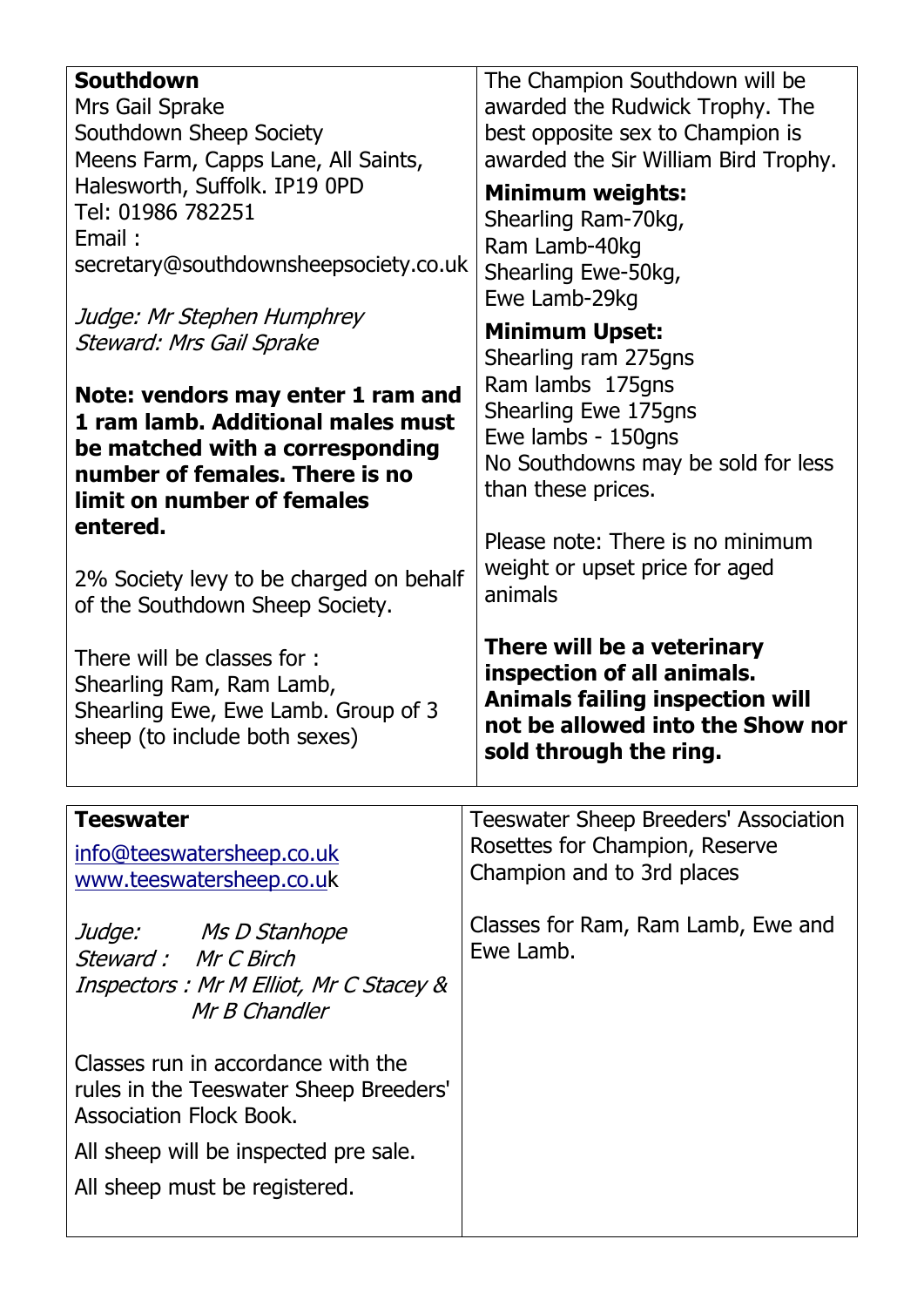| Wensleydale                       | Society trophies will be awarded to the |
|-----------------------------------|-----------------------------------------|
| Anna Pennell                      | Champion Exhibit, the best opposite     |
|                                   |                                         |
| Wensleydale Longwool Sheep        | sex to the Champion and the best        |
| Breeders' Association             | Black animal.                           |
| Todd Fall Farm, Redworth          |                                         |
| Darlington                        |                                         |
| Co Durham                         | Minimum Weights:                        |
| DL <sub>2</sub> 2XG               | Rams-90kgs, Ram Lambs-45kgs             |
| 07949 989976                      | Ewes-65kgs, Ewe Lambs-40kgs             |
| secretary@wlsba.co.uk             |                                         |
|                                   |                                         |
| <i>Judge :</i><br><i>D Ford</i>   |                                         |
|                                   |                                         |
| Inspectors : C Stacey & M Elliott |                                         |
| Steward : A Pennell               |                                         |
|                                   |                                         |
|                                   |                                         |

| <b>Whiteface Dartmoor</b>                                            | <b>SALE ONLY</b> |
|----------------------------------------------------------------------|------------------|
| Miranda Wallace<br>sharphamsouthdowns@yahoo.com<br>Tel: 07967 810477 |                  |

 $\mathbf{I}$ 

| <b>Whitefaced Woodland</b>                                                                                         | <b>SHOW AND SALE</b>   |
|--------------------------------------------------------------------------------------------------------------------|------------------------|
| Rachel Godschalk<br><b>Plover Hall</b><br>Gilmonby, Bowes<br><b>Barnard Castle</b><br>Co Durham<br><b>DL12 9LU</b> | <b>Judge: Rob Ford</b> |
| Tel: 07962 152242<br>Email:<br>rachelgodschalk@whitefacedwoodland.co.uk                                            |                        |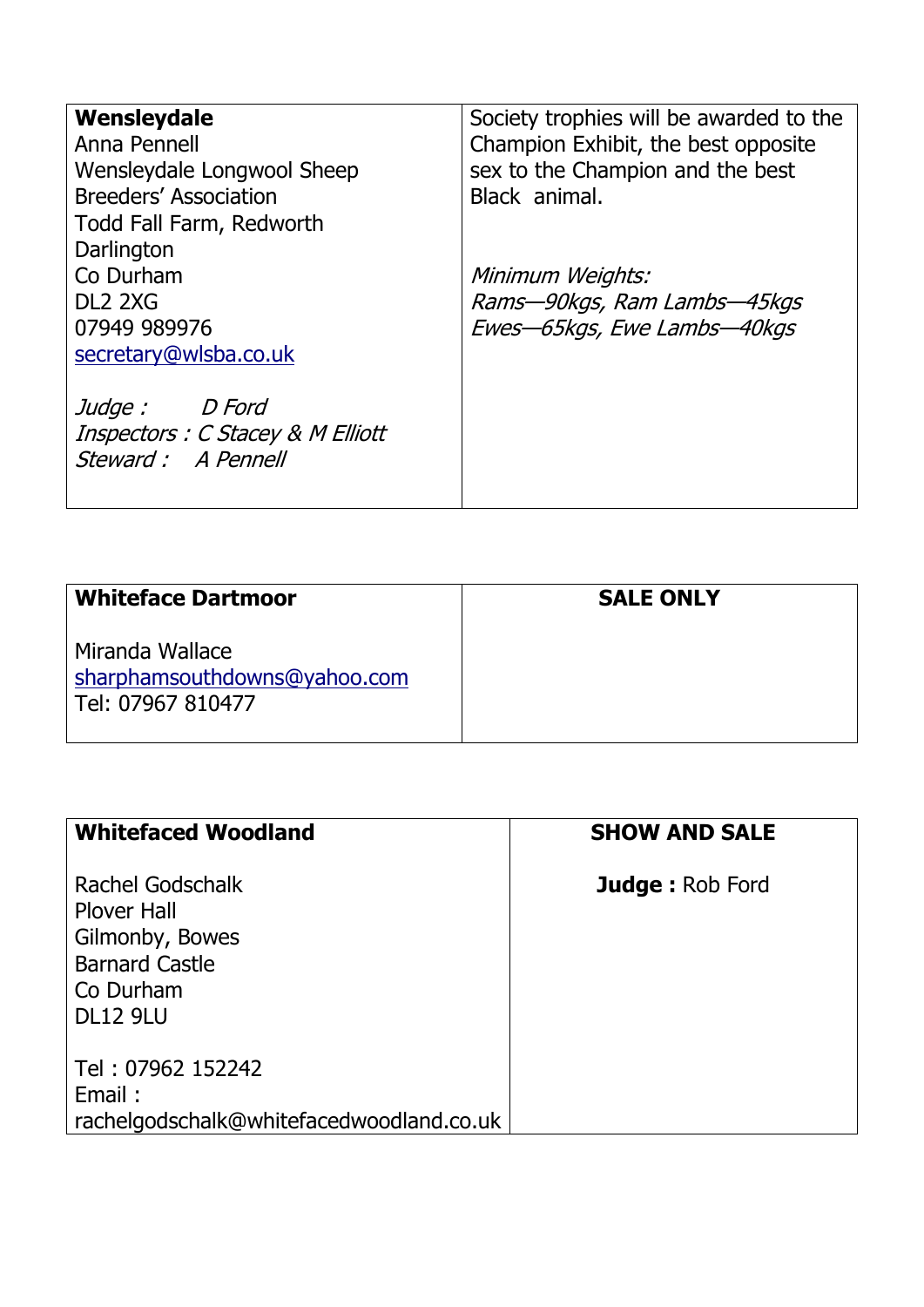# **Breed Specific Regulations and Show Classes GOATS**

For additional information on Breed Society regulations, special classes and awards please see the relevant section below or contact your Breed Society.

| <b>Bagot Goats</b>            | All stock must be registered before    |
|-------------------------------|----------------------------------------|
|                               |                                        |
| Mr Nicholas Bohemia           | entry.                                 |
| <b>Bagot Goat Society</b>     |                                        |
| <b>Bach Brook Farm</b>        | All goats must be presented in a clean |
| Upper Lye, Aymestrey          | and presentable condition' and should  |
| Leominster                    | be accustomed to regular handling'     |
| Herefordshire. HR6 9SZ        | Rejected stock must be removed from    |
| info@bagotgoats.co.uk         | pens before sale commences.            |
|                               |                                        |
| Inspector: Bagot Goat Society | Breeders may enter one male, but for   |
| Judge: TBC                    | each additional male they must also    |
|                               | enter one female'                      |
|                               |                                        |

| <b>Golden Guernsey Goat Society</b> | All goats must be presented in a clean                                   |
|-------------------------------------|--------------------------------------------------------------------------|
| <b>Beverley Lawton</b>              | and presentable condition and should                                     |
| Chelswood                           | be accustomed to regular handling.                                       |
| Hillend,                            |                                                                          |
| Locking                             | Following inspection, animals will be                                    |
| <b>Weston-Super-Mare</b>            | issued with cards saying "the goat                                       |
| <b>BS24 8PQ</b>                     | conforms to breed standard, does not                                     |
| Tel: 01934 824 437                  | conform or conforms to breed standard                                    |
| Email: beverleyL8@aol.com           | and are of very good quality", which<br>will be displayed on their pens. |
| Inspector: Rachel Sparkes           |                                                                          |
| Judge: Rachel Sparkes               | Transfer fee - £6 to be deducted by                                      |
|                                     | Auctioneers                                                              |
|                                     | Society Levy $-2.5%$ of the sale price                                   |
|                                     | will be deducted by the Auctioneers                                      |
|                                     |                                                                          |
|                                     |                                                                          |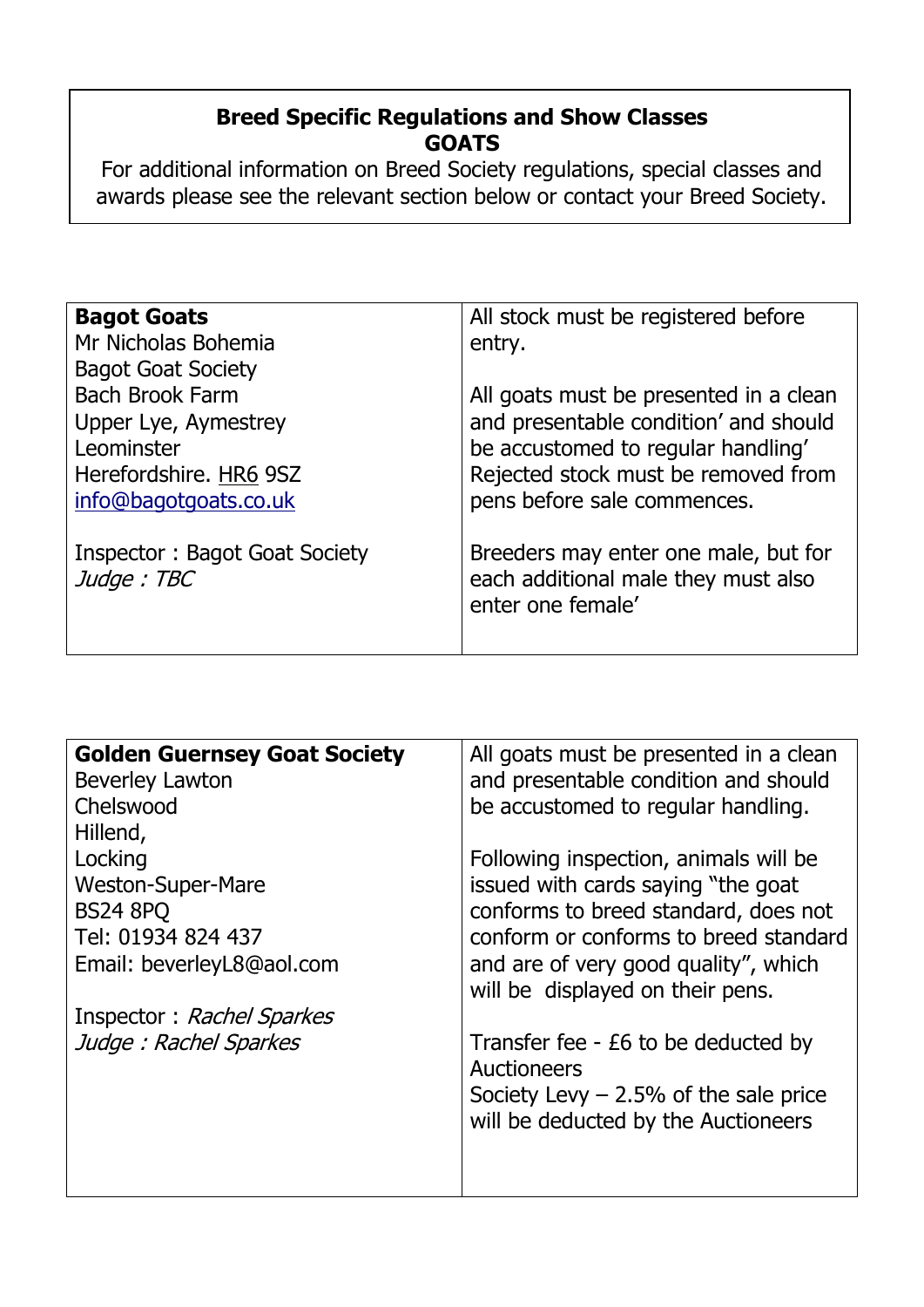# **British Lop Pig Society**

Secretary : Celia Upchurch Greenway Farm 12 Litlington Road Steeple Morden Royston **Herts** SG8 0LX Email : secretary@britishloppig.org.uk

Class A Gilt born on or after 01.07.17

Class B Gilt born on or after 01.01.18 and on or before 31.03.18

Class C Boar born on or after 01.01.18 and on or before 31.03.18

Class D Boar born on or after 01.07.17 and on or before 31.12.2017

Class E Sale Only

# **The event will be run under National Pig Auction Rules**

All pigs must be herd book registered by the British Lop Pig Society and be identifiable by ear tattoo made up of the correct letters & numbers. All stock must be and correspond with the catalogue entry. Any animals not so identifiable will be REJECTED. Under no circumstances will substitute animals be allowed. All pigs must be fully registered and Pedigree.

Entries may be submitted via the on line entry system or directly to the Society on the official British Lop Pig Society entry form.

> **Show & Sale Judge** : William Gregory **Stewards** : TBA **Inspectors**: Mr Guy Kiddy and Mr Frank Miller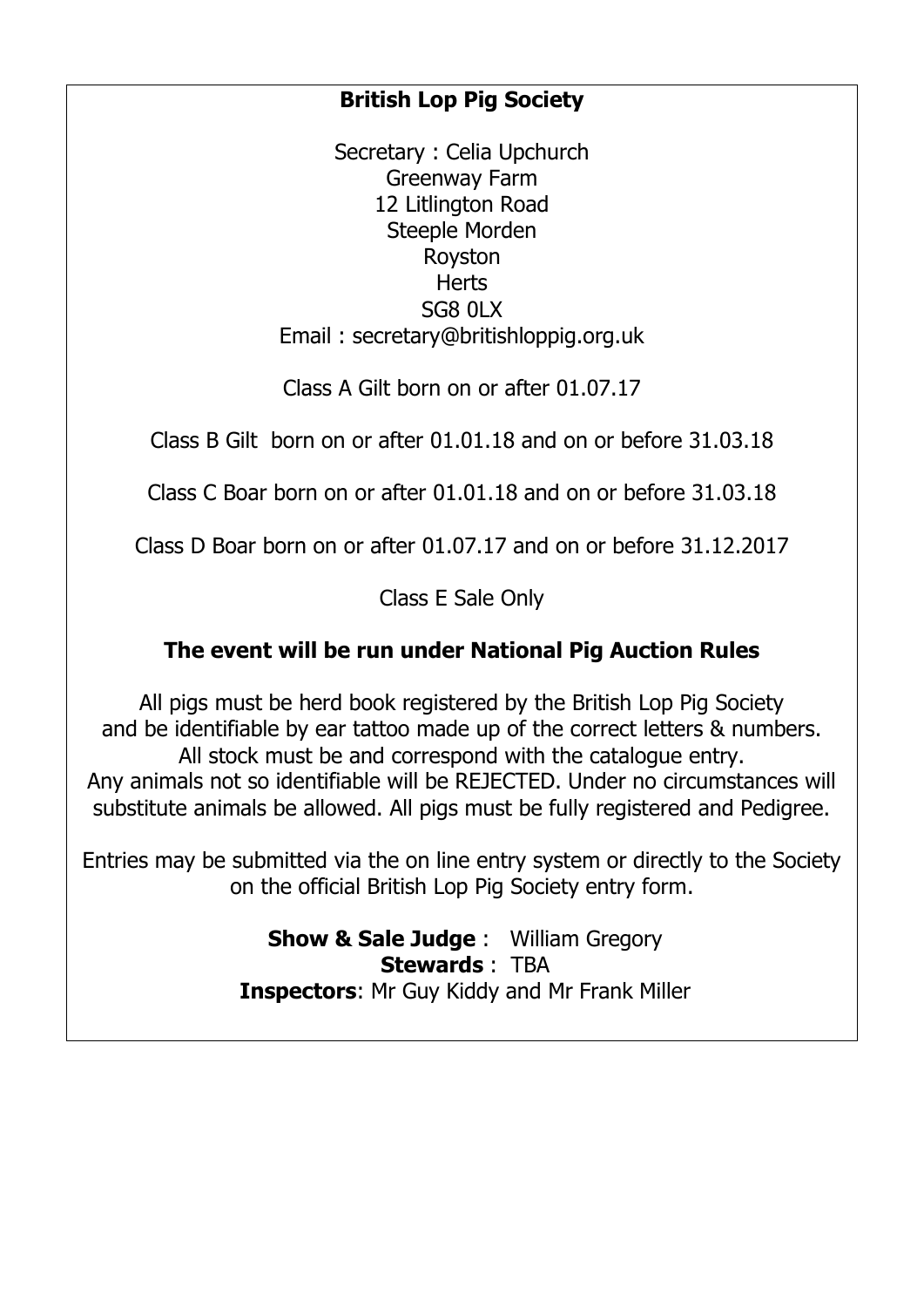

# **British Pig Association**



Berkshire, British Landrace, British Saddleback, Duroc, Gloucestershire Old Spots, Hampshire, Large Black, Large White, Mangalitza, Middle White, Oxford Sandy & Black, Pietrain, Tamworth and Welsh

#### **Classes for all breeds**

Class 1 Sow born on or before 30th June 2017 Class 2 Gilt born on or after 1st July 2017 Class 3 Gilt born on or after 1st January 2018 Class 4 Gilt born on or after 1st March 2018 Class 5 Boar born on or after 1st July 2017 Class 6 Boar born on or after 1st January 2018 Class 7 Boar born on or after 1st March 2018

#### **Prizes**

Supreme champion The Melton Mowbray Market Cup Breed champion £25 reserve breed champion £15

#### **Judge :** TBA

Each vendor may enter only ONE BOAR of a breed in any class. Every pig must be entered in the appropriate British Pig Association Herd book BEFORE ENTRY. Any pig which does not correspond with the catalogue entry or whose earmark is not clear and correct will be rejected.

All pigs will be inspected by a panel appointed by the British Pig Association. It is recommended that the vendor should be present when an inspection is carried out. All pigs will be expected to conform to the Standards of Excellence (copies of which are available from the BPA) for their breed and particular attention will be paid to the soundness and number of teats, the soundness of legs and size for age. Any pig which, in the opinion of the panel, does not so conform will not be eligible to be sold through the sale ring.

All pigs are entered for this event under BPA Rules and Regulations.All pigs are entered for sale subject to the National Pig Auction Rules. Copies available on request.

Paper entry forms and confirmation of on-line entries and all entry fees (payable to British Pig Association) must be sent to the BPA office.

British Pig Association, Trumpington Mews, 40b High Street, Trumpington, Cambridge, CB2 9LS. Email: bpa@britishpigs.org www.britishpigs.org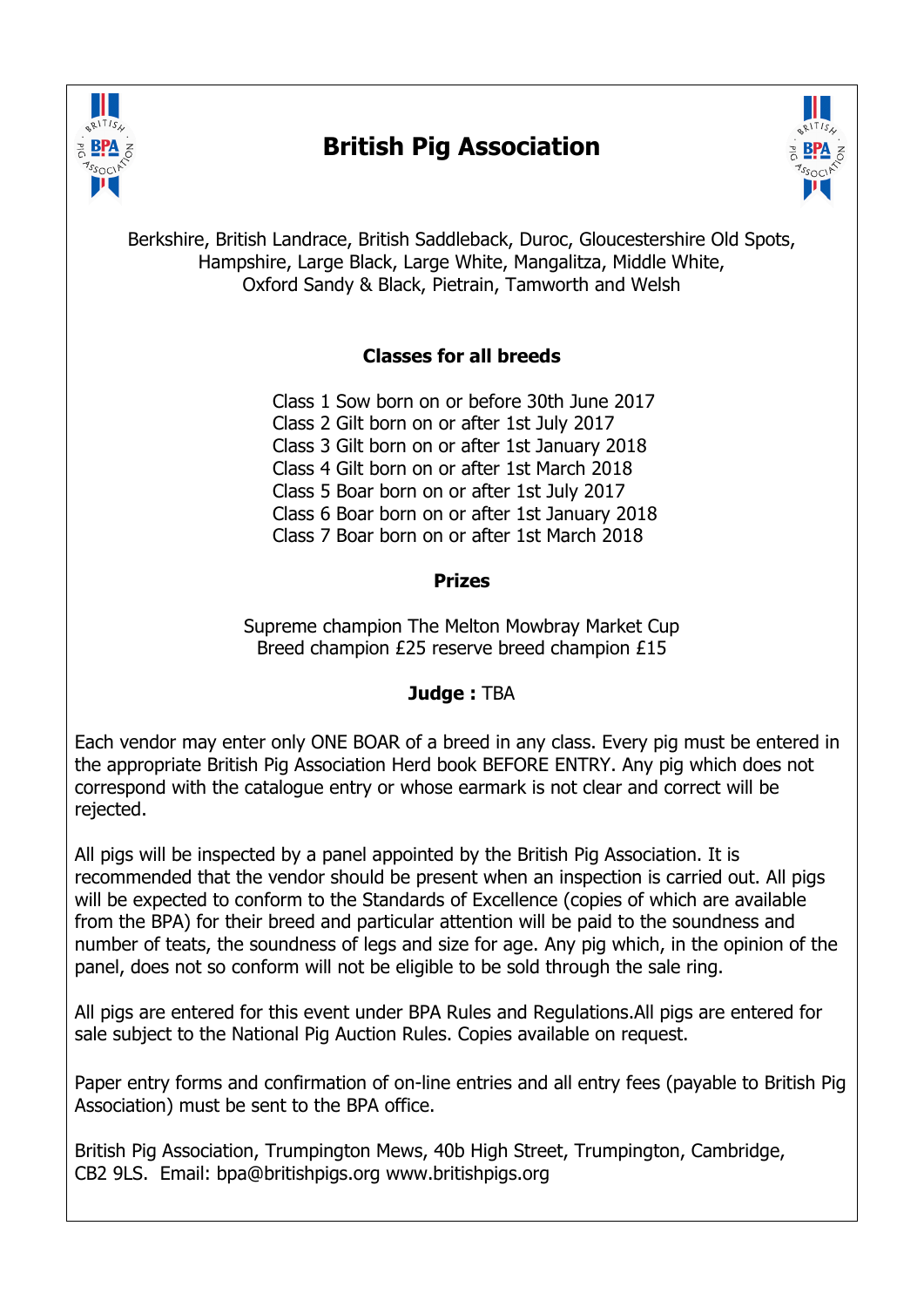#### **FLEECE COMPETITION Judge: John Gardiner from BWMB Stewards: TBA**

**Prizes: 1<sup>st</sup>** – 4<sup>th</sup> Prize winners in each class will be awarded rosettes  **1st** Prize winner in each class will compete for the Champion & Reserve fleece

### **ALL FLEECES TO BE FROM THE 2018 CLIP**

Classes : Longwool, Shortwool, Hill, Primitive. **Entry Fee £1.00 per fleece**

- 1. All traditional British breeds are eligible.
- 2. Competitors may enter up to **two fleeces** per breed but an unlimited number of breeds.
- 3. Fleeces must be from sheep which are, or at the time of shearing were, owned by the exhibitor.
- 4. Fleeces must be neatly rolled and secured by a band rolled from the neck wool. Artificially stained or coloured fleeces or those secured by baler twine will be eliminated.
- 5. Fleeces are to be delivered to the stewards by midday on Friday at the competition area.
- 6. Fleeces from all entrants to remain on display, with any awards, throughout the event and removed by 5.00pm on the Saturday.
- 7. Although the stands will be stewarded, fleeces will remain the responsibility of the exhibitor and no responsibility for loss or damage will be accepted by the organisers.
- 8. The competition will be judged on a points system and the Judge's decision is final. Any class may be divided at the stewards discretion if sufficient entries are received.

#### **Please send all entries to Susan Lawrence – see below.**

**………………………………………………………………………………………**

#### **Fleece Bring & Buy**

Organiser: Susan Lawrence, Lower Gravenor Farm, Wentnor, Bishops Castle, Shropshire, SY9 5EG email: susanmlawrence@btinternet.com Tel: 01588 650407

#### **Commission: A 10% commission will be charged on all fleeces sold**

Presentation: Fleeces may be presented from late afternoon on the Thursday, clearly labelled with:-

- Your name and address and a contact telephone number
- The breed or cross
- The weight
- If possible, the name of the animal (spinners may ask for the same fleece again another year)
- The full price

#### **All unsold fleeces must be collected by 4.00pm on Saturday afternoon.**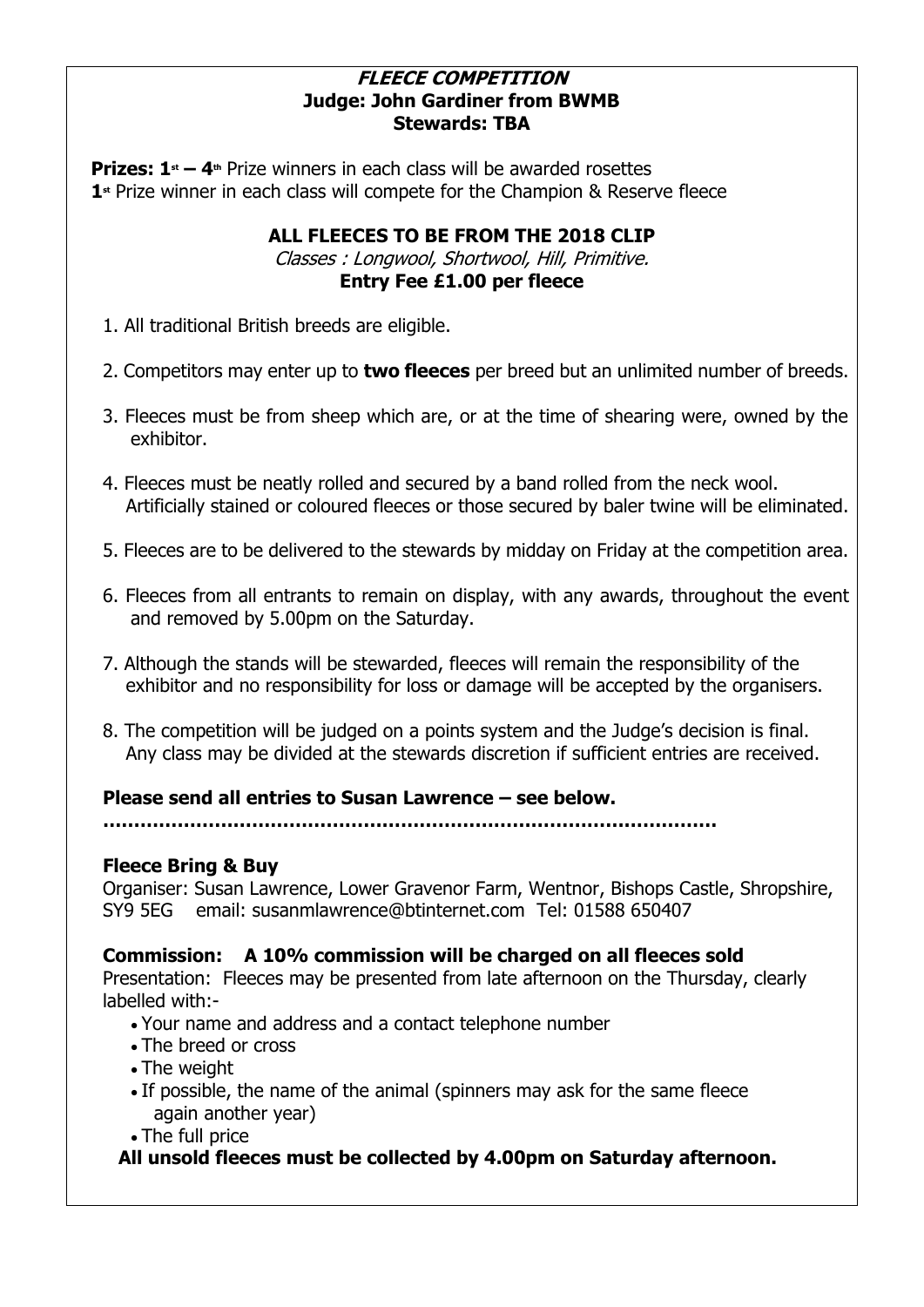# **MELTON MOWBRAY CRAFT COMPETITION 2018 Traditional Native Breeds Show & Sale at Melton Mowbray Market.**

# **ENTRIES TO BE MADE BY THE PERSON NAMED ON THE ENTRY FORM FROM THE PRODUCTS OF ANY TRADITIONAL OR NATIVE BREED, AND IDENTIFIED.**

# **Judge : Sue Petrie**

# **ROSETTES TO 4th PLACE.**

Exhibits to be delivered by 11 am on the Friday at the competition area. Exhibits will be on display to the public and must remain on display until 4 pm when they can be collected.

All exhibits to be removed by 5 pm. There will be no display on Saturday.

Although the stands will be stewarded, the exhibits remain the responsibility of the exhibitor and no responsibility for loss or damage will be accepted by the organisers.

# **COMPLETED.**

**CLASS 1**. Handspun Knitted ,crocheted or woven garment in natural coloured wool. (may include trimmings).

**CLASS 2**. Handspun.Knitted, crocheted or woven garment in dyed or blended wool. (may include trimmings).

**CLASS 3**. Garment made using commercially spun or woven fibre (may include trimmings).

**CLASS 4**. Felt or tapestry item (may include trimmings)

**CLASS 5**. A Skein of natural coloured or dyed handspun wool.

**CLASS 6.** Rug.

**CLASS 7**. Any other item made from Traditional or Native Breeds eg. Crooks, buttons, sheepskins.

# **WORK IN PROGRESS**.

**CLASS 8.** Item made from any of the above classes. Must be approx. 3/4 finished with written explanation of work.

**CLASS 9.** Item made from any of the above classes by a person under 16 years of age

# **ENTRY FORM ON REVERSE**